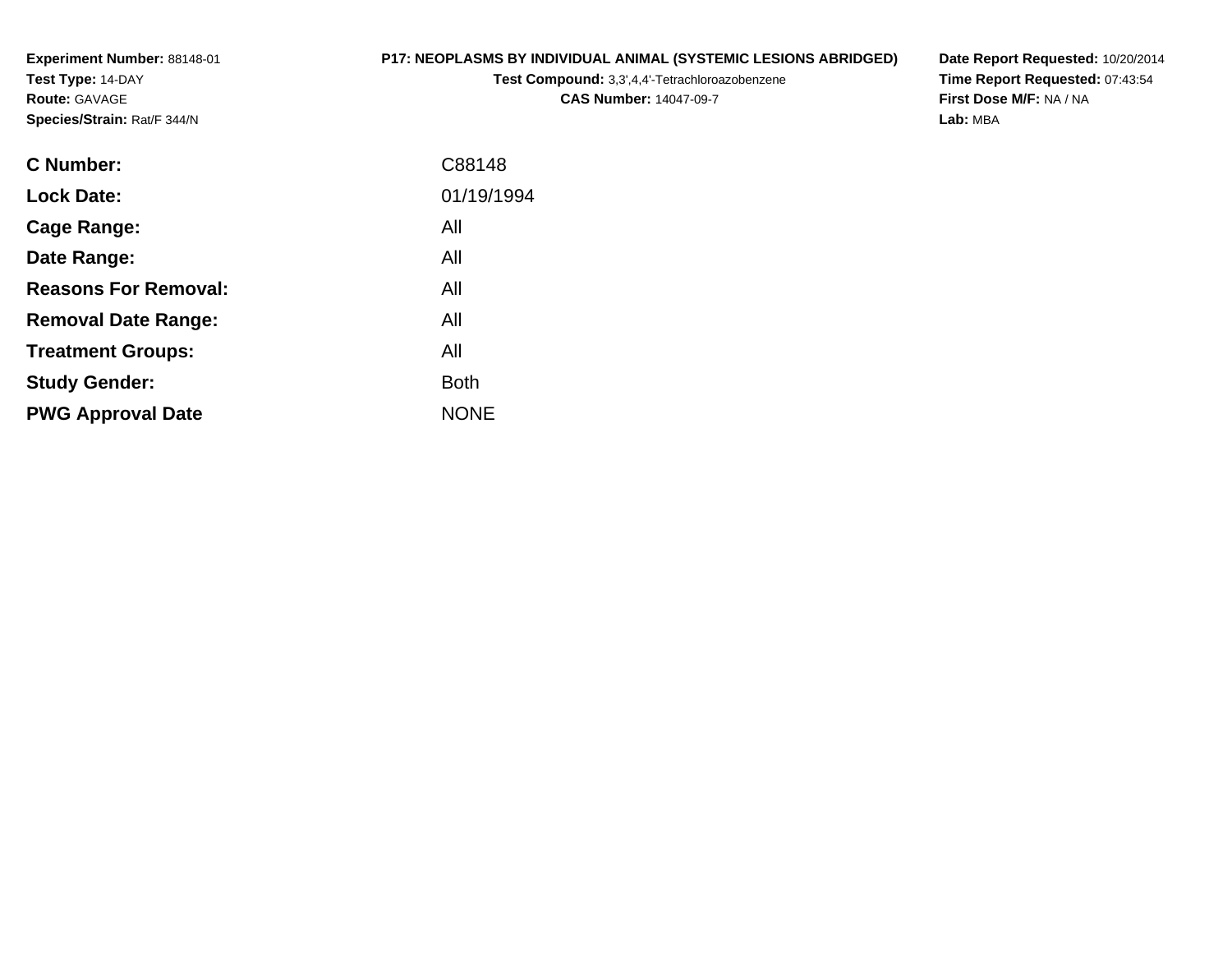**Test Type:** 14-DAY

**Route:** GAVAGE

**Species/Strain:** Rat/F 344/N

#### **P17: NEOPLASMS BY INDIVIDUAL ANIMAL (SYSTEMIC LESIONS ABRIDGED)**

**Test Compound:** 3,3',4,4'-Tetrachloroazobenzene

**CAS Number:** 14047-09-7

**Date Report Requested:** 10/20/2014**Time Report Requested:** 07:43:54**First Dose M/F:** NA / NA**Lab:** MBA

| F 344/N Rat Male<br>0 MG/KG  | DAY ON TEST<br><b>ANIMAL ID</b> | 0<br>0<br>1<br>$\overline{7}$<br>0<br>0<br>0 | 0<br>0<br>1<br>7<br>$\pmb{0}$<br>0<br>0 | 0<br>$\boldsymbol{\theta}$<br>1<br>$\overline{7}$<br>$\mathbf 0$<br>$\mathbf 0$<br>$\mathbf 0$ | 0<br>0<br>1<br>$\overline{7}$<br>$\mathbf 0$<br>$\mathbf 0$<br>$\mathbf 0$ | 0<br>0<br>$\boldsymbol{l}$<br>$\overline{7}$<br>$\mathbf 0$<br>0<br>0 |                       |
|------------------------------|---------------------------------|----------------------------------------------|-----------------------------------------|------------------------------------------------------------------------------------------------|----------------------------------------------------------------------------|-----------------------------------------------------------------------|-----------------------|
|                              |                                 | 0<br>1                                       | 0<br>$\overline{2}$                     | 0<br>3                                                                                         | 0<br>4                                                                     | 0<br>5                                                                | <i><b>*TOTALS</b></i> |
| <b>Alimentary System</b>     |                                 |                                              |                                         |                                                                                                |                                                                            |                                                                       |                       |
| Liver                        |                                 | $\ddot{}$                                    | +                                       | +                                                                                              | $\ddot{}$                                                                  | +                                                                     | 5                     |
| Stomach, Forestomach         |                                 | $+$                                          | $+$                                     | $+$                                                                                            | $+$                                                                        | $\ddot{}$                                                             | 5                     |
| Stomach, Glandular           |                                 | $+$                                          | $+$                                     | $\ddot{}$                                                                                      | $+$                                                                        | $\ddot{}$                                                             | 5                     |
| <b>Cardiovascular System</b> |                                 |                                              |                                         |                                                                                                |                                                                            |                                                                       |                       |
| <b>NONE</b>                  |                                 |                                              |                                         |                                                                                                |                                                                            |                                                                       |                       |
| <b>Endocrine System</b>      |                                 |                                              |                                         |                                                                                                |                                                                            |                                                                       |                       |
| <b>NONE</b>                  |                                 |                                              |                                         |                                                                                                |                                                                            |                                                                       |                       |
| <b>General Body System</b>   |                                 |                                              |                                         |                                                                                                |                                                                            |                                                                       |                       |
| <b>NONE</b>                  |                                 |                                              |                                         |                                                                                                |                                                                            |                                                                       |                       |
| <b>Genital System</b>        |                                 |                                              |                                         |                                                                                                |                                                                            |                                                                       |                       |
| <b>NONE</b>                  |                                 |                                              |                                         |                                                                                                |                                                                            |                                                                       |                       |
| <b>Hematopoietic System</b>  |                                 |                                              |                                         |                                                                                                |                                                                            |                                                                       |                       |
| Lymph Node, Mesenteric       |                                 | +                                            | +                                       | +                                                                                              | +                                                                          | ÷                                                                     | 5                     |
| Spleen                       |                                 | $\ddot{}$                                    | $+$                                     | $+$                                                                                            | $+$                                                                        | +                                                                     | 5                     |
| Thymus                       |                                 | $\ddot{}$                                    | $\ddot{}$                               | $\ddot{}$                                                                                      | $\ddot{}$                                                                  | $\ddot{}$                                                             | 5                     |
| <b>Integumentary System</b>  |                                 |                                              |                                         |                                                                                                |                                                                            |                                                                       |                       |

NONE

\* ..Total animals with tissue examined microscopically; Total animals with tumor **M** . Missing tissue M ..Missing tissue

+ ..Tissue examined microscopically

I ..Insufficient tissue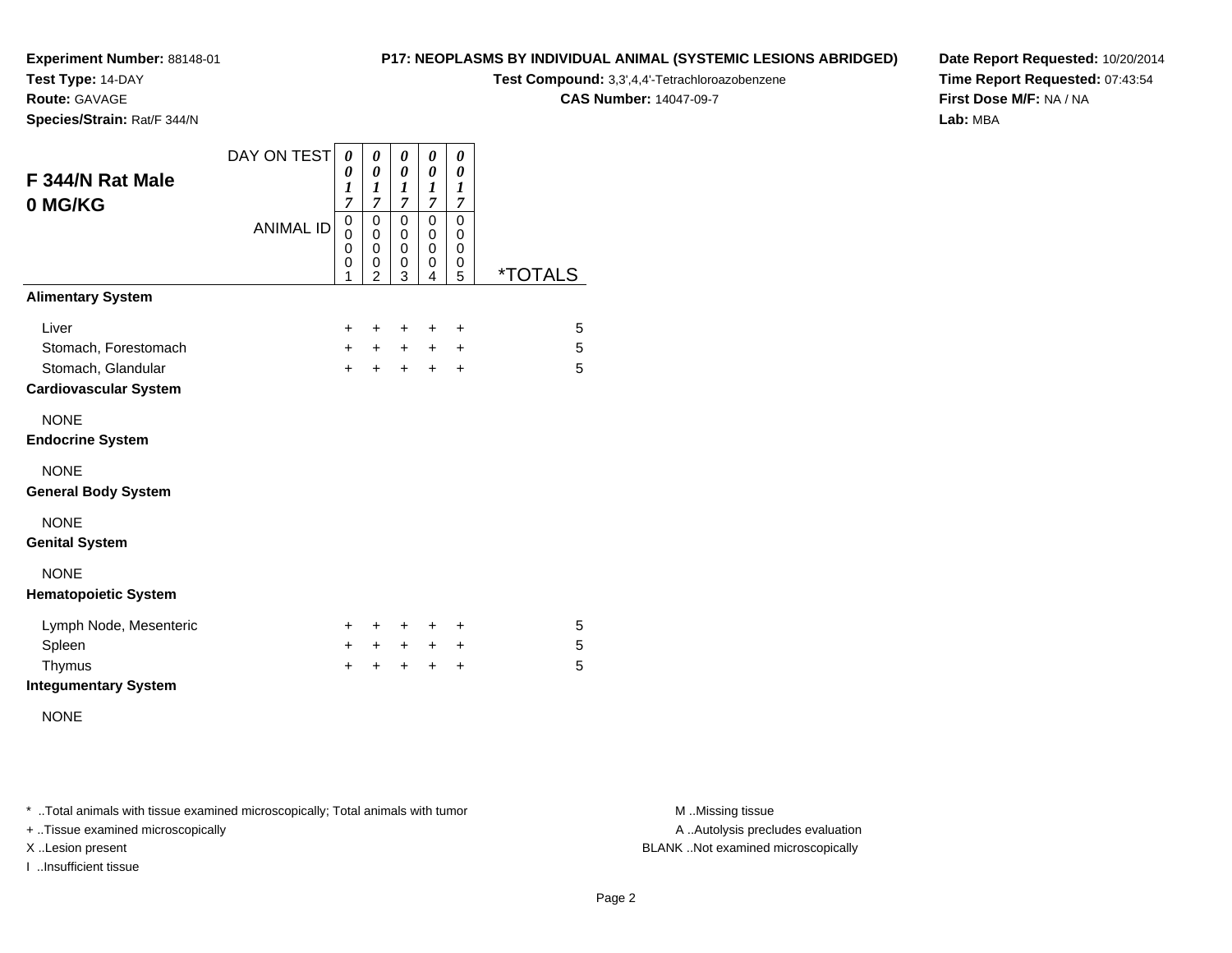**Test Type:** 14-DAY

**Route:** GAVAGE

**Species/Strain:** Rat/F 344/N

# **P17: NEOPLASMS BY INDIVIDUAL ANIMAL (SYSTEMIC LESIONS ABRIDGED)**

**Test Compound:** 3,3',4,4'-Tetrachloroazobenzene

**CAS Number:** 14047-09-7

**Date Report Requested:** 10/20/2014**Time Report Requested:** 07:43:54**First Dose M/F:** NA / NA**Lab:** MBA

| F 344/N Rat Male<br>0 MG/KG                 | DAY ON TEST<br><b>ANIMAL ID</b> | 0<br>0<br>$\boldsymbol{l}$<br>7<br>0<br>0<br>0 | 0<br>$\boldsymbol{\theta}$<br>$\boldsymbol{l}$<br>$\overline{7}$<br>$\boldsymbol{0}$<br>$\mathbf 0$<br>0 | 0<br>0<br>1<br>7<br>0<br>0<br>0 | 0<br>0<br>1<br>7<br>0<br>0<br>0 | 0<br>$\boldsymbol{\theta}$<br>$\boldsymbol{l}$<br>$\overline{7}$<br>0<br>0<br>0 |                       |  |
|---------------------------------------------|---------------------------------|------------------------------------------------|----------------------------------------------------------------------------------------------------------|---------------------------------|---------------------------------|---------------------------------------------------------------------------------|-----------------------|--|
|                                             |                                 | 0                                              | 0<br>$\mathfrak{p}$                                                                                      | 0<br>3                          | 0<br>4                          | 0<br>5                                                                          | <i><b>*TOTALS</b></i> |  |
| <b>Musculoskeletal System</b>               |                                 |                                                |                                                                                                          |                                 |                                 |                                                                                 |                       |  |
| <b>NONE</b><br>Nervous System               |                                 |                                                |                                                                                                          |                                 |                                 |                                                                                 |                       |  |
| <b>NONE</b><br><b>Respiratory System</b>    |                                 |                                                |                                                                                                          |                                 |                                 |                                                                                 |                       |  |
| <b>NONE</b><br><b>Special Senses System</b> |                                 |                                                |                                                                                                          |                                 |                                 |                                                                                 |                       |  |
| <b>NONE</b><br><b>Urinary System</b>        |                                 |                                                |                                                                                                          |                                 |                                 |                                                                                 |                       |  |
| Kidney<br><b>SYSTEMIC LESIONS</b>           |                                 | +                                              |                                                                                                          |                                 |                                 | $\ddot{}$                                                                       | 5                     |  |
| Multiple Organ                              |                                 | +                                              |                                                                                                          |                                 | ┿                               | +                                                                               | 5                     |  |

\* ..Total animals with tissue examined microscopically; Total animals with tumor **M** . Missing tissue M ..Missing tissue

+ ..Tissue examined microscopically

I ..Insufficient tissue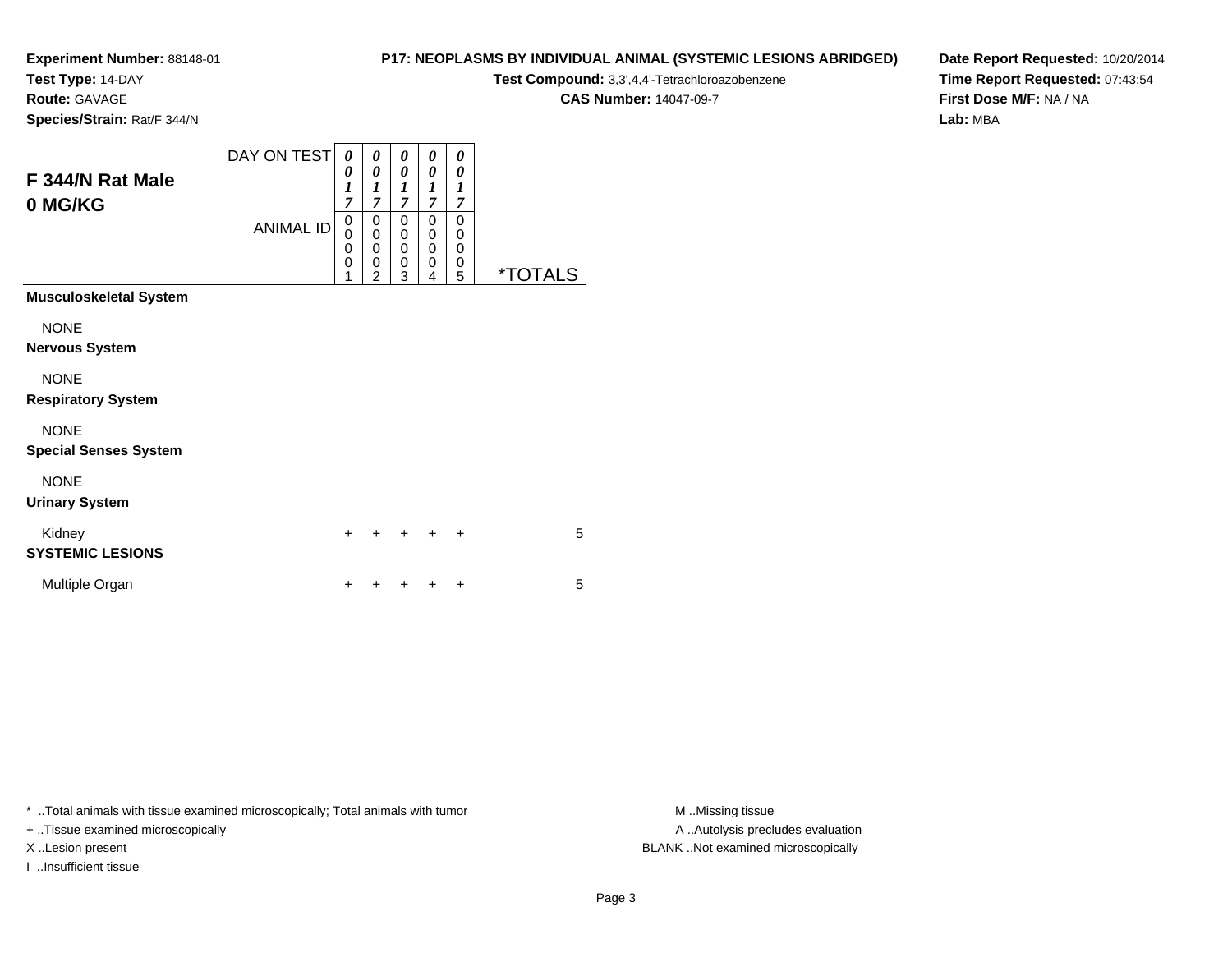**Test Type:** 14-DAY

**Route:** GAVAGE

**Species/Strain:** Rat/F 344/N

# **P17: NEOPLASMS BY INDIVIDUAL ANIMAL (SYSTEMIC LESIONS ABRIDGED)Test Compound:** 3,3',4,4'-Tetrachloroazobenzene

**CAS Number:** 14047-09-7

| F 344/N Rat Male<br><b>MG/KG</b><br>12.5                                                                                                                         | DAY ON TEST<br><b>ANIMAL ID</b> | 0<br>0<br>$\boldsymbol{l}$<br>$\overline{7}$<br>$\,0\,$ | 0<br>0<br>$\boldsymbol{l}$<br>$\overline{7}$<br>$\pmb{0}$ | $\pmb{\theta}$<br>0<br>$\boldsymbol{l}$<br>$\boldsymbol{7}$<br>$\pmb{0}$ | $\pmb{\theta}$<br>0<br>$\boldsymbol{l}$<br>$\overline{7}$<br>$\pmb{0}$ | 0<br>0<br>1<br>$\boldsymbol{7}$<br>$\pmb{0}$ |                       |                                                                                             |
|------------------------------------------------------------------------------------------------------------------------------------------------------------------|---------------------------------|---------------------------------------------------------|-----------------------------------------------------------|--------------------------------------------------------------------------|------------------------------------------------------------------------|----------------------------------------------|-----------------------|---------------------------------------------------------------------------------------------|
|                                                                                                                                                                  |                                 | $\mathbf 0$<br>0<br>0<br>6                              | 0<br>0<br>$\pmb{0}$<br>7                                  | 0<br>0<br>$\pmb{0}$<br>8                                                 | 0<br>0<br>$\pmb{0}$<br>9                                               | 0<br>0<br>1<br>0                             | <i><b>*TOTALS</b></i> |                                                                                             |
| <b>Alimentary System</b><br><b>NONE</b><br><b>Cardiovascular System</b><br><b>NONE</b>                                                                           |                                 |                                                         |                                                           |                                                                          |                                                                        |                                              |                       |                                                                                             |
| <b>Endocrine System</b><br><b>NONE</b><br><b>General Body System</b>                                                                                             |                                 |                                                         |                                                           |                                                                          |                                                                        |                                              |                       |                                                                                             |
| <b>NONE</b><br><b>Genital System</b>                                                                                                                             |                                 |                                                         |                                                           |                                                                          |                                                                        |                                              |                       |                                                                                             |
| <b>NONE</b><br><b>Hematopoietic System</b>                                                                                                                       |                                 |                                                         |                                                           |                                                                          |                                                                        |                                              |                       |                                                                                             |
| Spleen<br><b>Integumentary System</b>                                                                                                                            |                                 |                                                         |                                                           | $+$                                                                      | $+$                                                                    | $\ddot{}$                                    | 5                     |                                                                                             |
| <b>NONE</b><br><b>Musculoskeletal System</b>                                                                                                                     |                                 |                                                         |                                                           |                                                                          |                                                                        |                                              |                       |                                                                                             |
| <b>NONE</b><br><b>Nervous System</b>                                                                                                                             |                                 |                                                         |                                                           |                                                                          |                                                                        |                                              |                       |                                                                                             |
| <b>NONE</b>                                                                                                                                                      |                                 |                                                         |                                                           |                                                                          |                                                                        |                                              |                       |                                                                                             |
| * Total animals with tissue examined microscopically; Total animals with tumor<br>+ Tissue examined microscopically<br>X Lesion present<br>I Insufficient tissue |                                 |                                                         |                                                           |                                                                          |                                                                        |                                              |                       | M Missing tissue<br>A  Autolysis precludes evaluation<br>BLANK Not examined microscopically |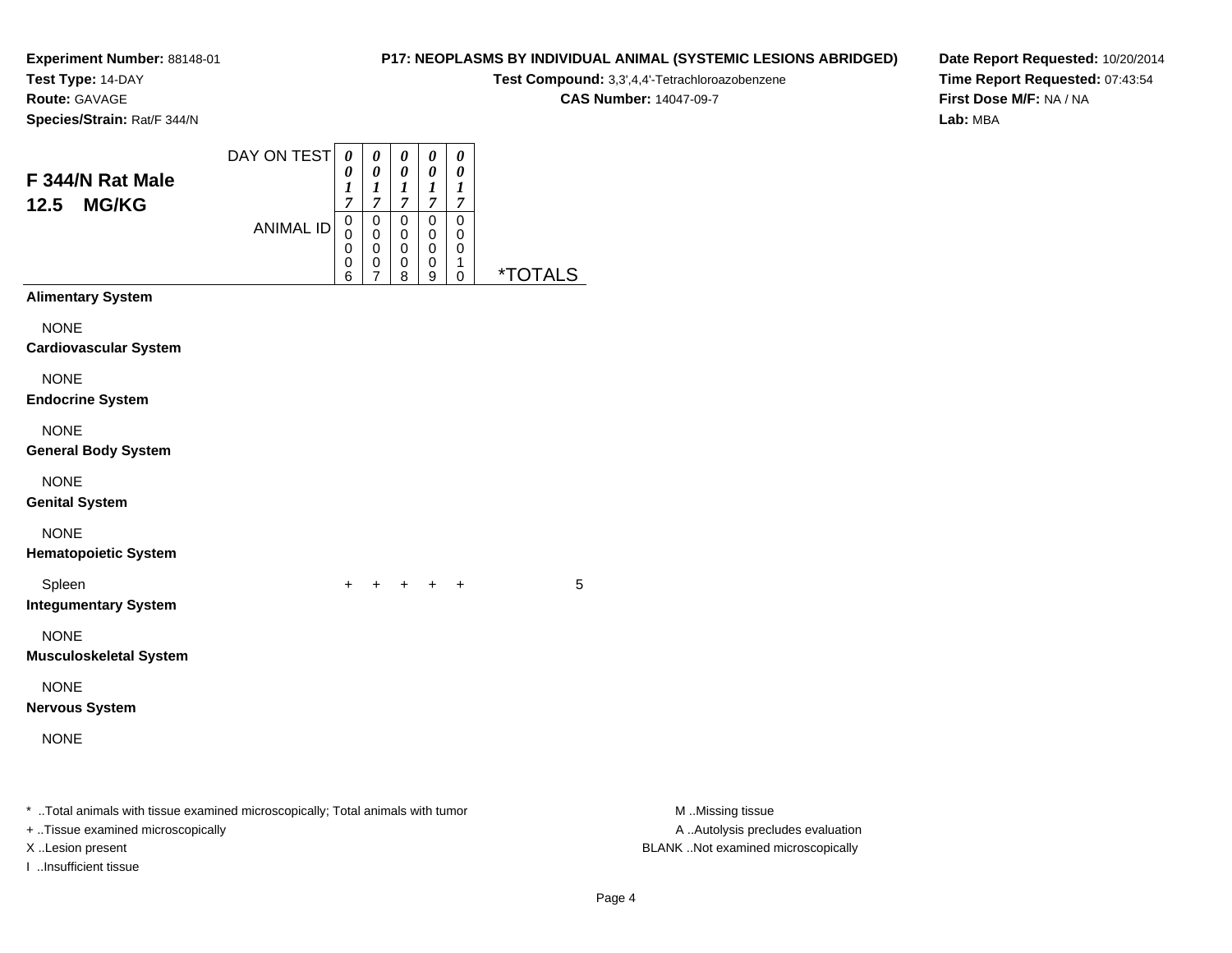**Test Type:** 14-DAY

**Route:** GAVAGE

**Species/Strain:** Rat/F 344/N

# **P17: NEOPLASMS BY INDIVIDUAL ANIMAL (SYSTEMIC LESIONS ABRIDGED)**

**Test Compound:** 3,3',4,4'-Tetrachloroazobenzene

**CAS Number:** 14047-09-7

**Date Report Requested:** 10/20/2014**Time Report Requested:** 07:43:54**First Dose M/F:** NA / NA**Lab:** MBA

| F 344/N Rat Male<br><b>MG/KG</b><br>12.5    | DAY ON TEST      | 0<br>0<br>$\boldsymbol{l}$<br>$\overline{7}$ | 0<br>0<br>1<br>$\overline{7}$                | 0<br>0<br>$\boldsymbol{l}$<br>$\overline{7}$ | 0<br>0<br>1<br>$\overline{7}$                       | 0<br>0<br>1<br>7      |                       |
|---------------------------------------------|------------------|----------------------------------------------|----------------------------------------------|----------------------------------------------|-----------------------------------------------------|-----------------------|-----------------------|
|                                             | <b>ANIMAL ID</b> | $\mathbf 0$<br>0<br>0<br>0<br>6              | 0<br>$\mathbf 0$<br>0<br>0<br>$\overline{7}$ | $\Omega$<br>$\Omega$<br>0<br>$\Omega$<br>8   | 0<br>$\mathbf 0$<br>$\mathbf 0$<br>$\mathbf 0$<br>9 | 0<br>0<br>0<br>1<br>0 | <i><b>*TOTALS</b></i> |
| <b>Respiratory System</b>                   |                  |                                              |                                              |                                              |                                                     |                       |                       |
| <b>NONE</b><br><b>Special Senses System</b> |                  |                                              |                                              |                                              |                                                     |                       |                       |
| <b>NONE</b><br><b>Urinary System</b>        |                  |                                              |                                              |                                              |                                                     |                       |                       |
| Kidney<br><b>SYSTEMIC LESIONS</b>           |                  | $\ddot{}$                                    | +                                            | $+$                                          | $\ddot{}$                                           | $\ddot{}$             | 5                     |
| Multiple Organ                              |                  | ÷                                            |                                              |                                              |                                                     | ÷                     | 5                     |

\* ..Total animals with tissue examined microscopically; Total animals with tumor **M** . Missing tissue M ..Missing tissue

+ ..Tissue examined microscopically

I ..Insufficient tissue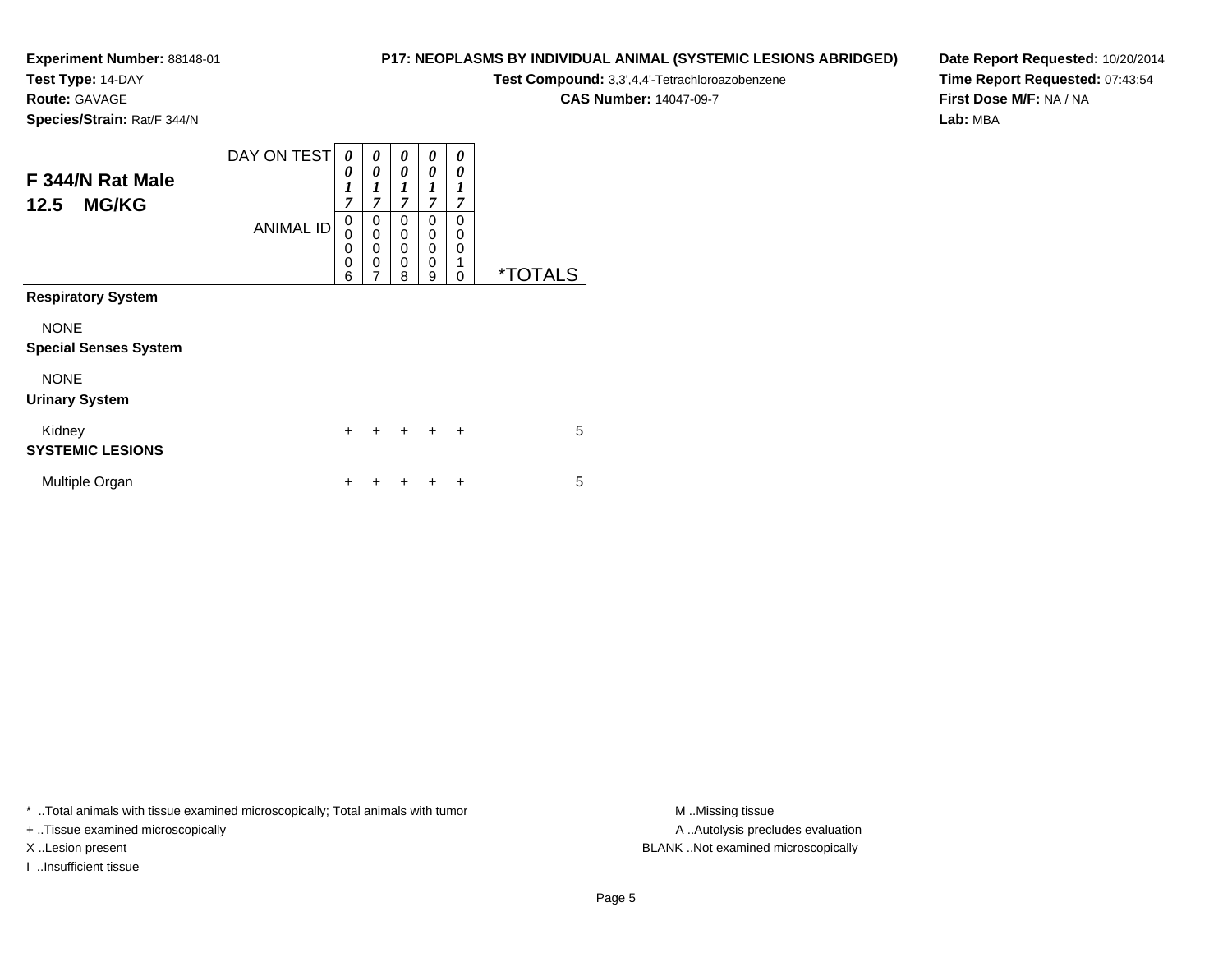**Test Type:** 14-DAY

**Route:** GAVAGE

**Species/Strain:** Rat/F 344/N

# **P17: NEOPLASMS BY INDIVIDUAL ANIMAL (SYSTEMIC LESIONS ABRIDGED)**

**Test Compound:** 3,3',4,4'-Tetrachloroazobenzene

**CAS Number:** 14047-09-7

**Date Report Requested:** 10/20/2014**Time Report Requested:** 07:43:54**First Dose M/F:** NA / NA**Lab:** MBA

| F 344/N Rat Male<br><b>32 MG/KG</b>                                                                                 | DAY ON TEST<br><b>ANIMAL ID</b> | $\boldsymbol{\theta}$<br>0<br>1<br>7<br>0<br>0<br>0<br>1<br>1 | 0<br>$\pmb{\theta}$<br>1<br>7<br>0<br>$\mathbf 0$<br>0<br>1<br>2 | 0<br>$\pmb{\theta}$<br>1<br>$\overline{7}$<br>0<br>0<br>0<br>1<br>3 | 0<br>0<br>$\boldsymbol{l}$<br>$\overline{7}$<br>$\pmb{0}$<br>0<br>0<br>1<br>4 | 0<br>0<br>$\bm{l}$<br>$\overline{7}$<br>$\mathbf 0$<br>0<br>0<br>1<br>5 | <i><b>*TOTALS</b></i> |                                                       |  |
|---------------------------------------------------------------------------------------------------------------------|---------------------------------|---------------------------------------------------------------|------------------------------------------------------------------|---------------------------------------------------------------------|-------------------------------------------------------------------------------|-------------------------------------------------------------------------|-----------------------|-------------------------------------------------------|--|
| <b>Alimentary System</b>                                                                                            |                                 |                                                               |                                                                  |                                                                     |                                                                               |                                                                         |                       |                                                       |  |
| <b>NONE</b><br><b>Cardiovascular System</b>                                                                         |                                 |                                                               |                                                                  |                                                                     |                                                                               |                                                                         |                       |                                                       |  |
| <b>NONE</b><br><b>Endocrine System</b>                                                                              |                                 |                                                               |                                                                  |                                                                     |                                                                               |                                                                         |                       |                                                       |  |
| <b>NONE</b><br>General Body System                                                                                  |                                 |                                                               |                                                                  |                                                                     |                                                                               |                                                                         |                       |                                                       |  |
| <b>NONE</b><br><b>Genital System</b>                                                                                |                                 |                                                               |                                                                  |                                                                     |                                                                               |                                                                         |                       |                                                       |  |
| <b>NONE</b><br><b>Hematopoietic System</b>                                                                          |                                 |                                                               |                                                                  |                                                                     |                                                                               |                                                                         |                       |                                                       |  |
| Spleen<br><b>Integumentary System</b>                                                                               |                                 |                                                               |                                                                  |                                                                     |                                                                               | $\ddot{}$                                                               | 5                     |                                                       |  |
| <b>NONE</b><br><b>Musculoskeletal System</b>                                                                        |                                 |                                                               |                                                                  |                                                                     |                                                                               |                                                                         |                       |                                                       |  |
| <b>NONE</b><br>Nervous System                                                                                       |                                 |                                                               |                                                                  |                                                                     |                                                                               |                                                                         |                       |                                                       |  |
| <b>NONE</b>                                                                                                         |                                 |                                                               |                                                                  |                                                                     |                                                                               |                                                                         |                       |                                                       |  |
| * Total animals with tissue examined microscopically; Total animals with tumor<br>+ Tissue examined microscopically |                                 |                                                               |                                                                  |                                                                     |                                                                               |                                                                         |                       | M Missing tissue<br>A  Autolysis precludes evaluation |  |
| X Lesion present                                                                                                    |                                 |                                                               |                                                                  |                                                                     |                                                                               |                                                                         |                       | BLANK Not examined microscopically                    |  |

I ..Insufficient tissue

.Missing tissue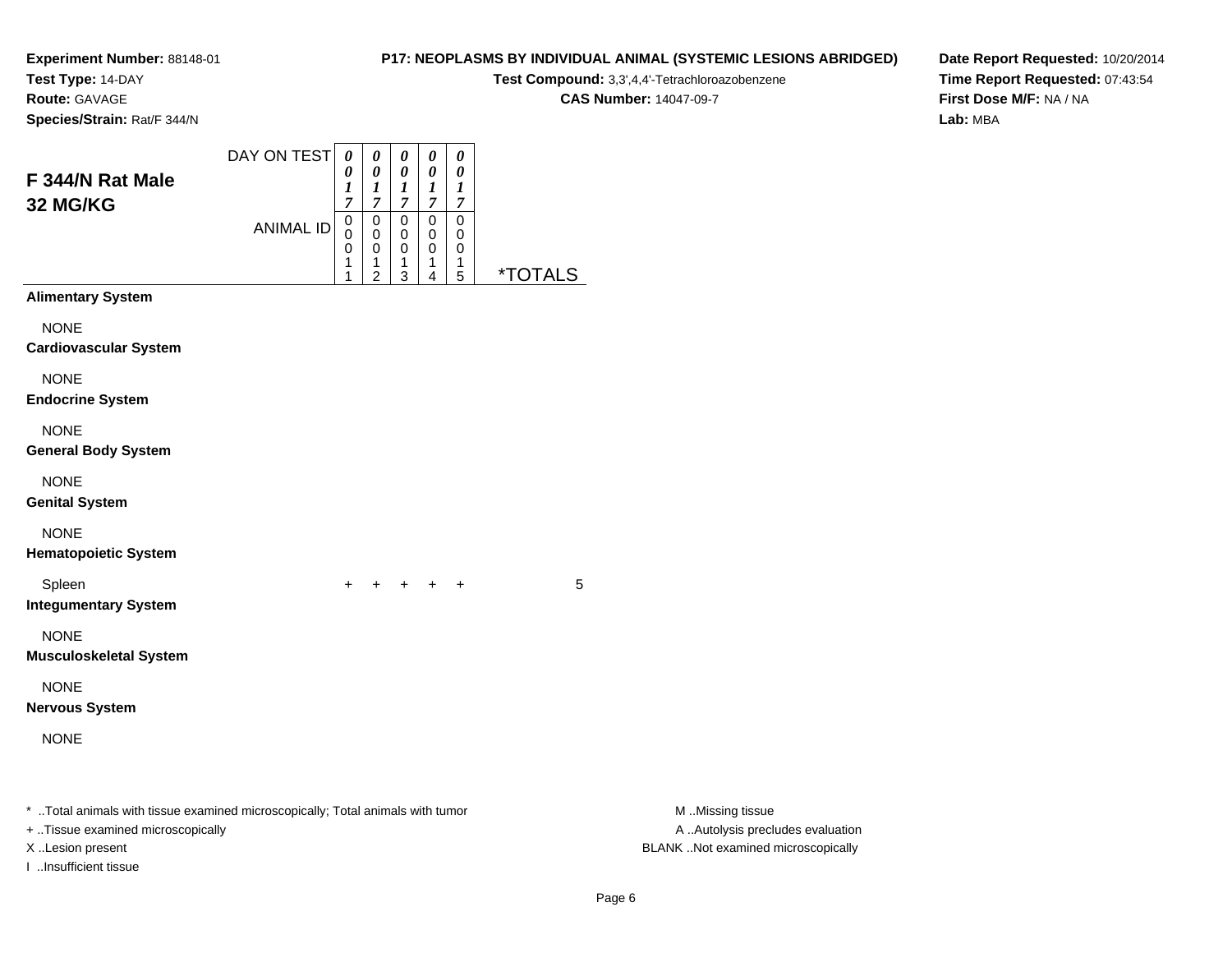**Test Type:** 14-DAY

**Route:** GAVAGE

**P17: NEOPLASMS BY INDIVIDUAL ANIMAL (SYSTEMIC LESIONS ABRIDGED)**

**Test Compound:** 3,3',4,4'-Tetrachloroazobenzene

**CAS Number:** 14047-09-7

**Date Report Requested:** 10/20/2014**Time Report Requested:** 07:43:54**First Dose M/F:** NA / NA**Lab:** MBA

| Species/Strain: Rat/F 344/N |  |
|-----------------------------|--|
|                             |  |

| F 344/N Rat Male<br>32 MG/KG                | DAY ON TEST<br><b>ANIMAL ID</b> | 0<br>0<br>$\boldsymbol{l}$<br>7<br>$\boldsymbol{0}$<br>$\overline{0}$ | 0<br>$\boldsymbol{\theta}$<br>$\boldsymbol{l}$<br>$\overline{7}$<br>0<br>$\mathbf 0$ | 0<br>0<br>1<br>7<br>0<br>0 | 0<br>$\theta$<br>1<br>7<br>0<br>$\mathbf 0$ | 0<br>0<br>1<br>7<br>0<br>0 |                       |
|---------------------------------------------|---------------------------------|-----------------------------------------------------------------------|--------------------------------------------------------------------------------------|----------------------------|---------------------------------------------|----------------------------|-----------------------|
|                                             |                                 | 0<br>1<br>1                                                           | 0<br>1<br>$\overline{2}$                                                             | $\Omega$<br>1<br>3         | $\Omega$<br>1<br>4                          | 0<br>1<br>5                | <i><b>*TOTALS</b></i> |
| <b>Respiratory System</b>                   |                                 |                                                                       |                                                                                      |                            |                                             |                            |                       |
| <b>NONE</b><br><b>Special Senses System</b> |                                 |                                                                       |                                                                                      |                            |                                             |                            |                       |
| <b>NONE</b><br><b>Urinary System</b>        |                                 |                                                                       |                                                                                      |                            |                                             |                            |                       |
| Kidney<br><b>SYSTEMIC LESIONS</b>           |                                 | $\ddot{}$                                                             | $\ddot{}$                                                                            | $+$                        | $\ddot{}$                                   | $\ddot{}$                  | 5                     |
| Multiple Organ                              |                                 | $\div$                                                                |                                                                                      |                            |                                             | ÷                          | 5                     |

\* ..Total animals with tissue examined microscopically; Total animals with tumor **M** . Missing tissue M ..Missing tissue

+ ..Tissue examined microscopically

I ..Insufficient tissue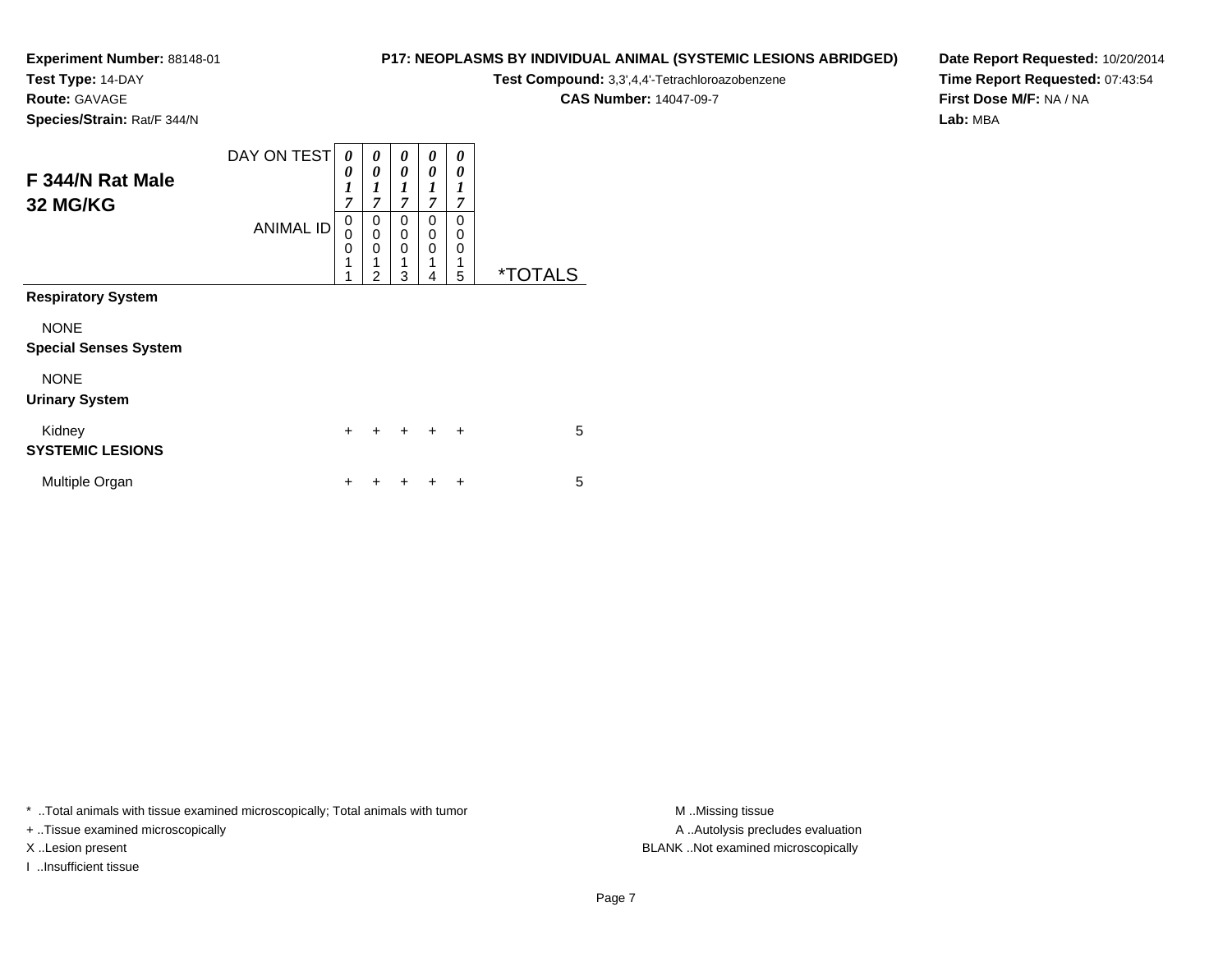**Test Type:** 14-DAY

**Route:** GAVAGE

**Species/Strain:** Rat/F 344/N

#### DAY ON TEST**F 344/N Rat Male80 MG/KG**ANIMAL ID*0 0 1 7* 0 0 0 1*0 0 1 7*0<br>0<br>0<br>1 *0 0 1 7* 0 0 0 1*0 0 1 7* 0 0 0 1*0 0 1 7* 0 00 2

6

7

8

9

<sup>+</sup> <sup>+</sup> <sup>+</sup> <sup>+</sup> <sup>5</sup>

0 \*TOTALS

**Alimentary System**

**NONE** 

**Cardiovascular System**

NONE

**Endocrine System**

NONE

**General Body System**

NONE

**Genital System**

NONE

**Hematopoietic System**

Spleen

n  $+$ **Integumentary System**

NONE

**Musculoskeletal System**

NONE

**Nervous System**

NONE

\* ..Total animals with tissue examined microscopically; Total animals with tumor **M** ..Missing tissue M ..Missing tissue

+ ..Tissue examined microscopically

I ..Insufficient tissue

**P17: NEOPLASMS BY INDIVIDUAL ANIMAL (SYSTEMIC LESIONS ABRIDGED)**

**Test Compound:** 3,3',4,4'-Tetrachloroazobenzene

**CAS Number:** 14047-09-7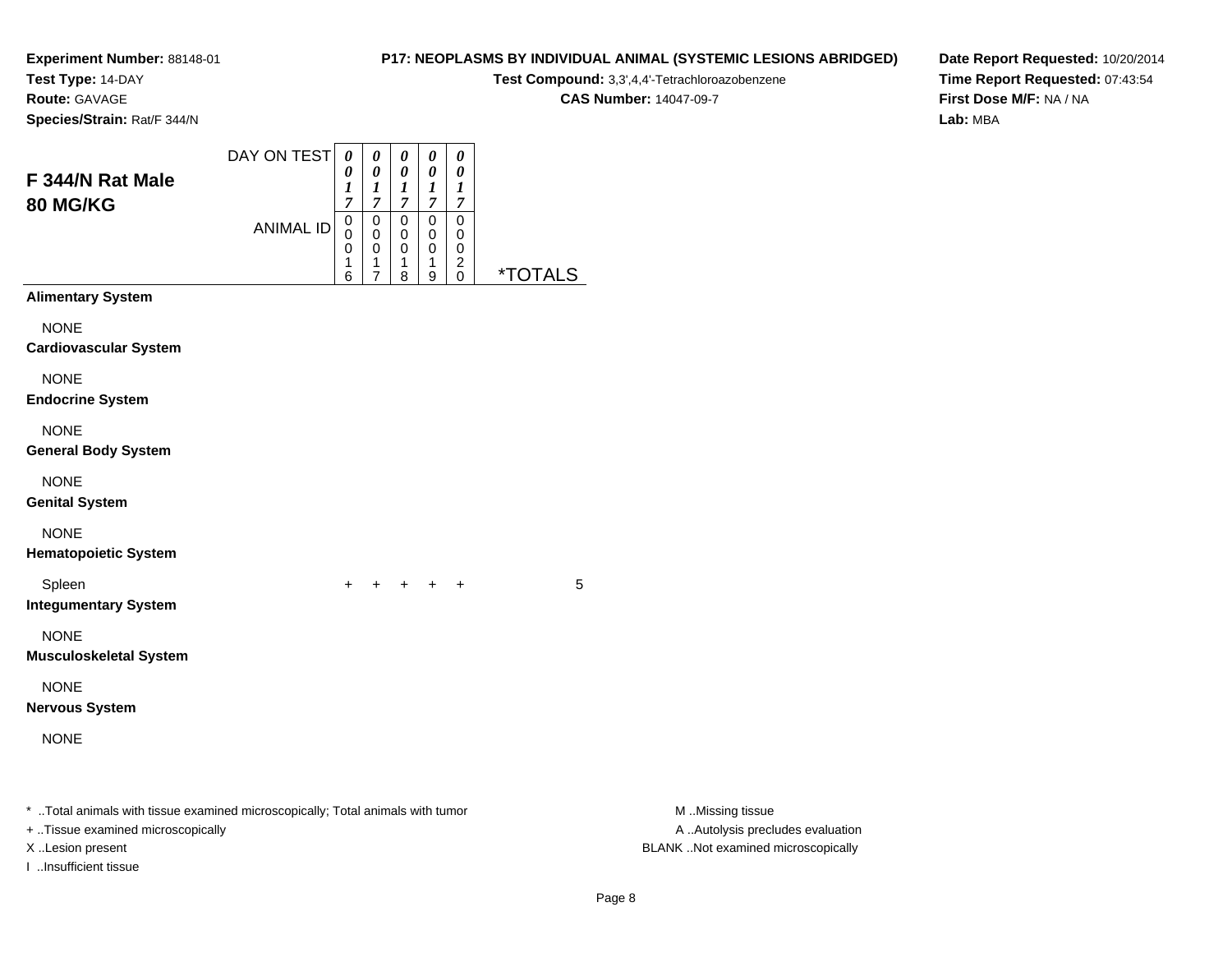**Test Type:** 14-DAY

**Route:** GAVAGE

**P17: NEOPLASMS BY INDIVIDUAL ANIMAL (SYSTEMIC LESIONS ABRIDGED)**

**Test Compound:** 3,3',4,4'-Tetrachloroazobenzene

**CAS Number:** 14047-09-7

**Date Report Requested:** 10/20/2014**Time Report Requested:** 07:43:54**First Dose M/F:** NA / NA**Lab:** MBA

**Species/Strain:** Rat/F 344/N

| F 344/N Rat Male<br>80 MG/KG                | DAY ON TEST<br><b>ANIMAL ID</b> | 0<br>0<br>$\boldsymbol{l}$<br>7<br>0<br>0<br>0<br>1<br>6 | 0<br>$\boldsymbol{\theta}$<br>$\boldsymbol{l}$<br>$\overline{7}$<br>0<br>$\mathbf 0$<br>0<br>1<br>$\overline{7}$ | 0<br>0<br>1<br>$\overline{7}$<br>$\Omega$<br>0<br>$\Omega$<br>8 | 0<br>0<br>1<br>$\overline{7}$<br>0<br>$\mathbf 0$<br>0<br>1<br>9 | 0<br>0<br>1<br>7<br>$\Omega$<br>0<br>0<br>$\overline{2}$<br>$\Omega$ | <i><b>*TOTALS</b></i> |
|---------------------------------------------|---------------------------------|----------------------------------------------------------|------------------------------------------------------------------------------------------------------------------|-----------------------------------------------------------------|------------------------------------------------------------------|----------------------------------------------------------------------|-----------------------|
| <b>Respiratory System</b>                   |                                 |                                                          |                                                                                                                  |                                                                 |                                                                  |                                                                      |                       |
| <b>NONE</b><br><b>Special Senses System</b> |                                 |                                                          |                                                                                                                  |                                                                 |                                                                  |                                                                      |                       |
| <b>NONE</b><br><b>Urinary System</b>        |                                 |                                                          |                                                                                                                  |                                                                 |                                                                  |                                                                      |                       |
| Kidney<br><b>SYSTEMIC LESIONS</b>           |                                 | $\ddot{}$                                                | $\ddot{}$                                                                                                        | $\div$                                                          | $\ddot{}$                                                        | $\ddot{}$                                                            | 5                     |
| Multiple Organ                              |                                 | ┿                                                        |                                                                                                                  |                                                                 |                                                                  | $\ddot{}$                                                            | 5                     |

\* ..Total animals with tissue examined microscopically; Total animals with tumor **M** . Missing tissue M ..Missing tissue

+ ..Tissue examined microscopically

I ..Insufficient tissue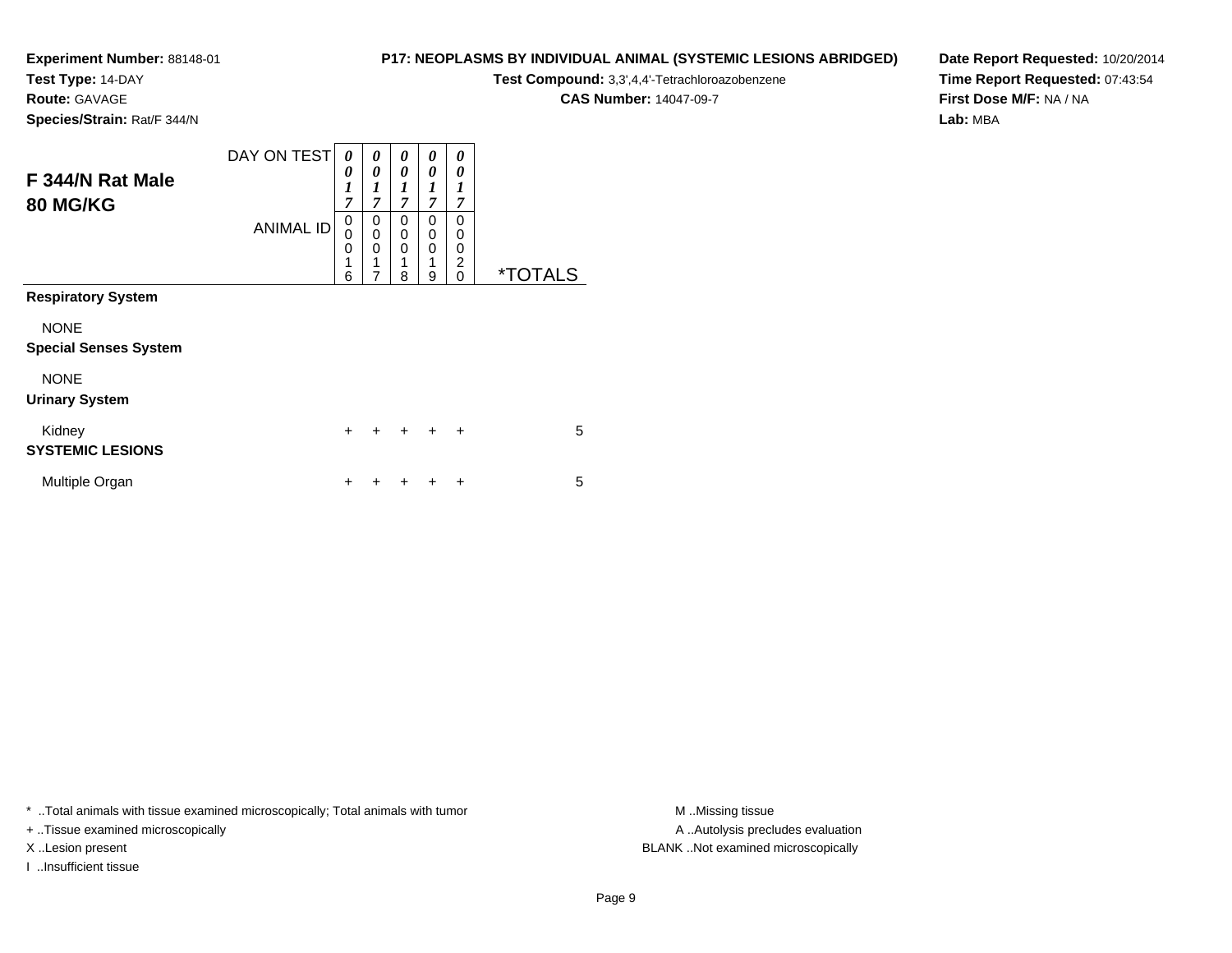**Test Type:** 14-DAY

**Route:** GAVAGE

**Species/Strain:** Rat/F 344/N

#### **P17: NEOPLASMS BY INDIVIDUAL ANIMAL (SYSTEMIC LESIONS ABRIDGED)**

**Test Compound:** 3,3',4,4'-Tetrachloroazobenzene

**CAS Number:** 14047-09-7

**Date Report Requested:** 10/20/2014**Time Report Requested:** 07:43:54**First Dose M/F:** NA / NA**Lab:** MBA

| F 344/N Rat Male<br><b>MG/KG</b><br>200                                                                             | DAY ON TEST      | $\boldsymbol{\theta}$<br>0<br>1<br>7 | 0<br>$\pmb{\theta}$<br>1<br>7        | 0<br>$\pmb{\theta}$<br>$\boldsymbol{l}$<br>7 | 0<br>$\pmb{\theta}$<br>$\boldsymbol{l}$<br>7 | $\boldsymbol{\theta}$<br>$\boldsymbol{\theta}$<br>$\boldsymbol{l}$<br>7 |                       |                                                       |
|---------------------------------------------------------------------------------------------------------------------|------------------|--------------------------------------|--------------------------------------|----------------------------------------------|----------------------------------------------|-------------------------------------------------------------------------|-----------------------|-------------------------------------------------------|
|                                                                                                                     | <b>ANIMAL ID</b> | 0<br>$\Omega$<br>0<br>2              | 0<br>$\pmb{0}$<br>0<br>$\frac{2}{2}$ | 0<br>0<br>0<br>$\frac{2}{3}$                 | 0<br>0<br>0<br>$\frac{2}{4}$                 | $\mathbf 0$<br>0<br>0<br>$\frac{2}{5}$                                  | <i><b>*TOTALS</b></i> |                                                       |
| <b>Alimentary System</b>                                                                                            |                  |                                      |                                      |                                              |                                              |                                                                         |                       |                                                       |
| Liver<br><b>Cardiovascular System</b>                                                                               |                  |                                      |                                      | $\ddot{}$                                    |                                              |                                                                         | $\mathbf{1}$          |                                                       |
| <b>NONE</b><br><b>Endocrine System</b>                                                                              |                  |                                      |                                      |                                              |                                              |                                                                         |                       |                                                       |
| <b>NONE</b><br><b>General Body System</b>                                                                           |                  |                                      |                                      |                                              |                                              |                                                                         |                       |                                                       |
| <b>NONE</b><br><b>Genital System</b>                                                                                |                  |                                      |                                      |                                              |                                              |                                                                         |                       |                                                       |
| <b>NONE</b><br><b>Hematopoietic System</b>                                                                          |                  |                                      |                                      |                                              |                                              |                                                                         |                       |                                                       |
| Spleen<br><b>Integumentary System</b>                                                                               |                  |                                      | $+ + + + + +$                        |                                              |                                              |                                                                         | 5                     |                                                       |
| <b>NONE</b><br><b>Musculoskeletal System</b>                                                                        |                  |                                      |                                      |                                              |                                              |                                                                         |                       |                                                       |
| <b>NONE</b><br><b>Nervous System</b>                                                                                |                  |                                      |                                      |                                              |                                              |                                                                         |                       |                                                       |
| <b>NONE</b>                                                                                                         |                  |                                      |                                      |                                              |                                              |                                                                         |                       |                                                       |
| * Total animals with tissue examined microscopically; Total animals with tumor<br>+ Tissue examined microscopically |                  |                                      |                                      |                                              |                                              |                                                                         |                       | M Missing tissue<br>A  Autolysis precludes evaluation |

I ..Insufficient tissue

M ..Missing tissue X ..Lesion present BLANK ..Not examined microscopically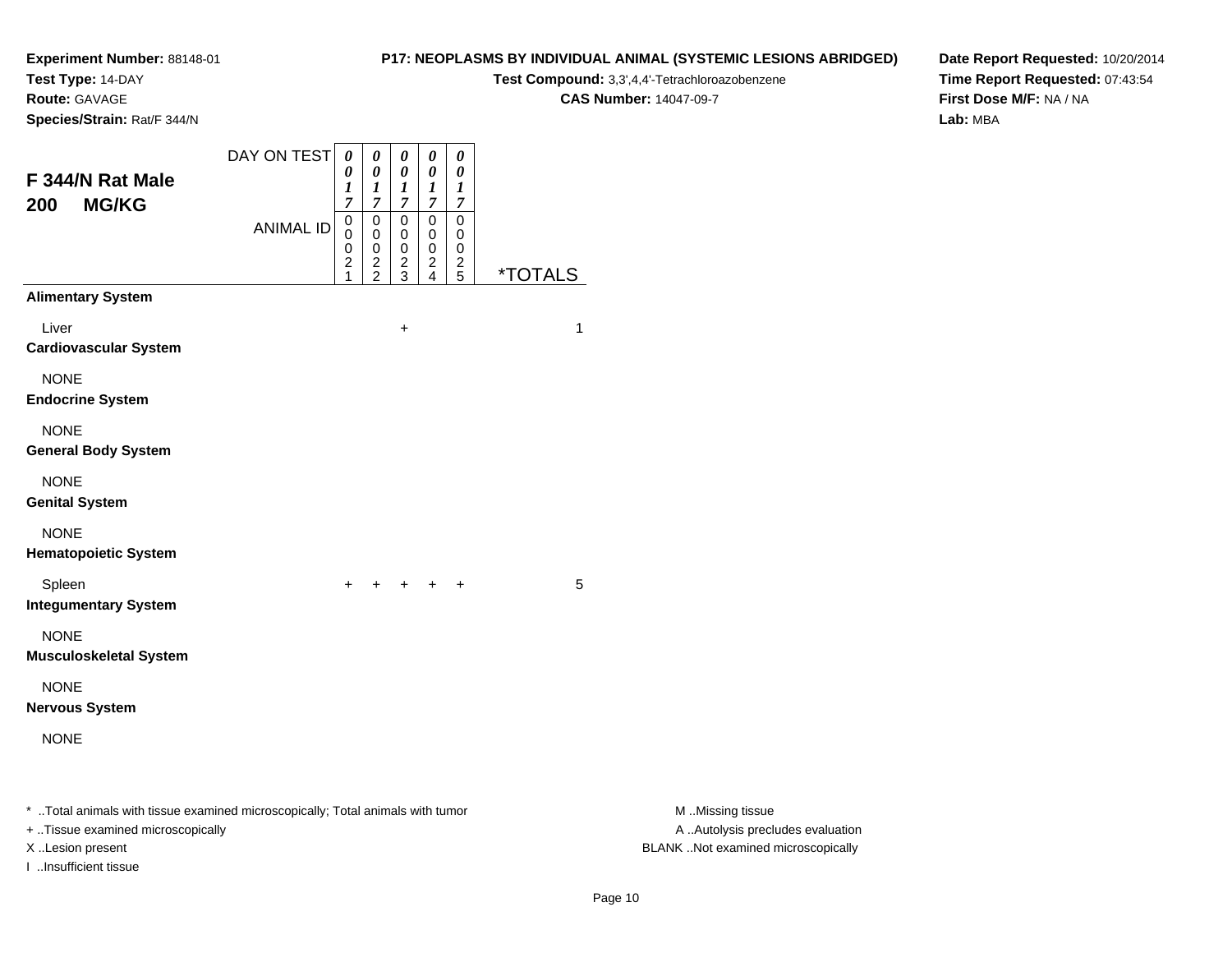**Test Type:** 14-DAY

**Route:** GAVAGE

**Species/Strain:** Rat/F 344/N

# **P17: NEOPLASMS BY INDIVIDUAL ANIMAL (SYSTEMIC LESIONS ABRIDGED)**

**Test Compound:** 3,3',4,4'-Tetrachloroazobenzene

**CAS Number:** 14047-09-7

**Date Report Requested:** 10/20/2014**Time Report Requested:** 07:43:54**First Dose M/F:** NA / NA**Lab:** MBA

| F 344/N Rat Male<br><b>MG/KG</b><br>200     | DAY ON TEST      | 0<br>0<br>$\boldsymbol{l}$<br>7              | 0<br>$\boldsymbol{\theta}$<br>$\boldsymbol{l}$<br>$\overline{7}$ | 0<br>$\boldsymbol{\theta}$<br>$\boldsymbol{l}$<br>7 | 0<br>$\theta$<br>1<br>7                   | 0<br>0<br>1<br>7                          |                       |
|---------------------------------------------|------------------|----------------------------------------------|------------------------------------------------------------------|-----------------------------------------------------|-------------------------------------------|-------------------------------------------|-----------------------|
|                                             | <b>ANIMAL ID</b> | $\mathbf 0$<br>0<br>0<br>$\overline{2}$<br>1 | 0<br>$\mathbf 0$<br>0<br>$\overline{2}$<br>$\overline{2}$        | 0<br>0<br>0<br>$\overline{c}$<br>3                  | $\Omega$<br>0<br>0<br>$\overline{2}$<br>4 | $\Omega$<br>0<br>0<br>$\overline{2}$<br>5 | <i><b>*TOTALS</b></i> |
| <b>Respiratory System</b>                   |                  |                                              |                                                                  |                                                     |                                           |                                           |                       |
| <b>NONE</b><br><b>Special Senses System</b> |                  |                                              |                                                                  |                                                     |                                           |                                           |                       |
| <b>NONE</b><br><b>Urinary System</b>        |                  |                                              |                                                                  |                                                     |                                           |                                           |                       |
| Kidney<br><b>SYSTEMIC LESIONS</b>           |                  | $\ddot{}$                                    | $\ddot{}$                                                        | $+$                                                 | $\ddot{}$                                 | $\ddot{}$                                 | 5                     |
| Multiple Organ                              |                  | +                                            |                                                                  |                                                     |                                           | ٠                                         | 5                     |

\* ..Total animals with tissue examined microscopically; Total animals with tumor **M** . Missing tissue M ..Missing tissue

+ ..Tissue examined microscopically

I ..Insufficient tissue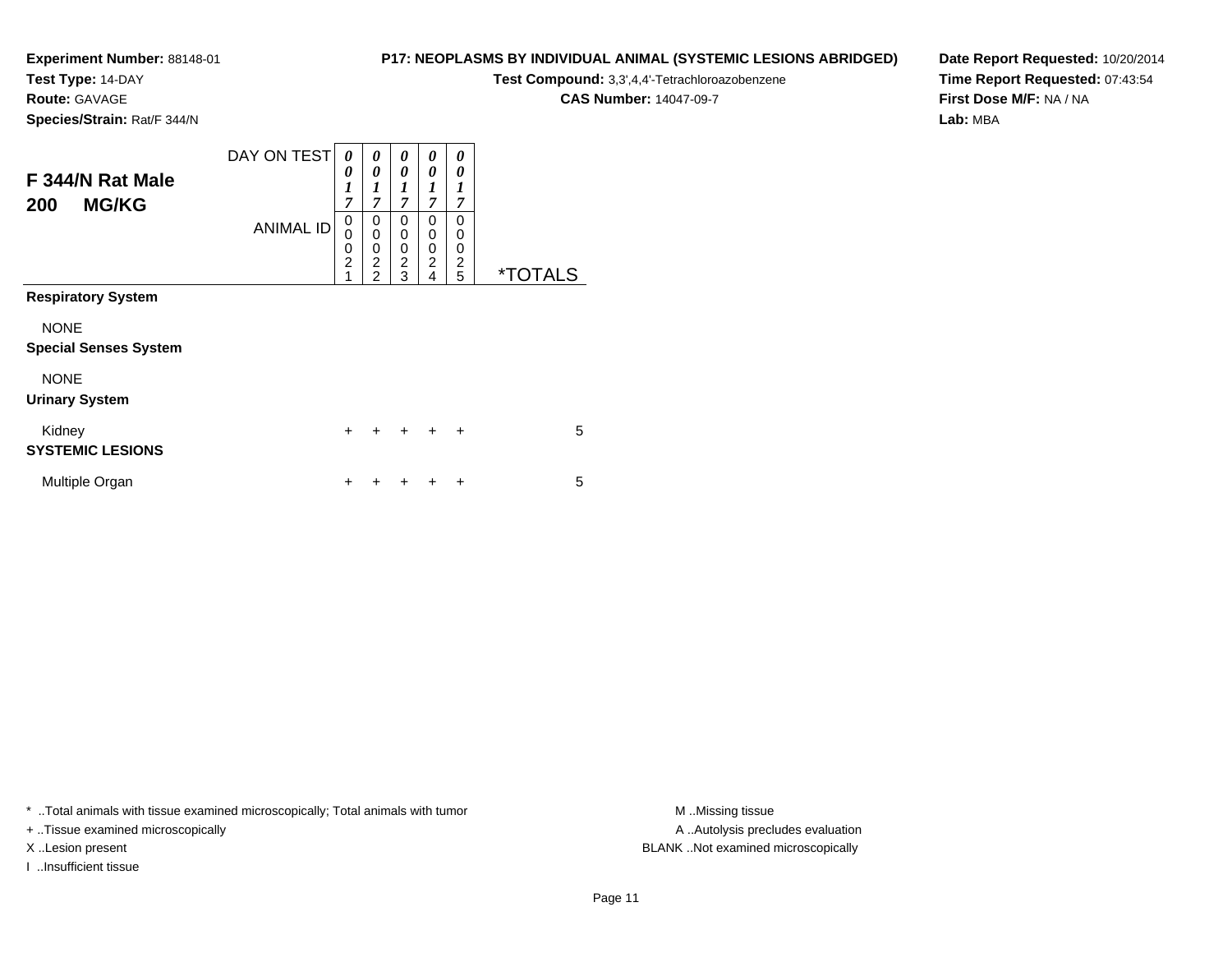**Test Type:** 14-DAY

**Route:** GAVAGE

**Species/Strain:** Rat/F 344/N

#### **P17: NEOPLASMS BY INDIVIDUAL ANIMAL (SYSTEMIC LESIONS ABRIDGED)**

**Test Compound:** 3,3',4,4'-Tetrachloroazobenzene

**CAS Number:** 14047-09-7

**Date Report Requested:** 10/20/2014**Time Report Requested:** 07:43:54**First Dose M/F:** NA / NA**Lab:** MBA

| F 344/N Rat Male             | DAY ON TEST      | 0<br>0<br>1                                                 | 0<br>0<br>1                                                          | 0<br>$\boldsymbol{\theta}$<br>1                                      | 0<br>0<br>$\boldsymbol{l}$                                            | 0<br>0<br>$\boldsymbol{l}$                                |                       |
|------------------------------|------------------|-------------------------------------------------------------|----------------------------------------------------------------------|----------------------------------------------------------------------|-----------------------------------------------------------------------|-----------------------------------------------------------|-----------------------|
| <b>MG/KG</b><br>500          | <b>ANIMAL ID</b> | 7<br>$\mathbf 0$<br>$\mathbf 0$<br>0<br>$\overline{c}$<br>6 | 7<br>$\pmb{0}$<br>$\pmb{0}$<br>0<br>$\overline{c}$<br>$\overline{7}$ | $\overline{7}$<br>$\pmb{0}$<br>$\pmb{0}$<br>$\,0\,$<br>$\frac{2}{8}$ | $\overline{7}$<br>0<br>$\pmb{0}$<br>0<br>$\overline{\mathbf{c}}$<br>9 | 7<br>$\mathbf 0$<br>0<br>$\mathbf 0$<br>3<br>$\mathbf{0}$ | <i><b>*TOTALS</b></i> |
| <b>Alimentary System</b>     |                  |                                                             |                                                                      |                                                                      |                                                                       |                                                           |                       |
| Liver                        |                  | $\ddot{}$                                                   | ٠                                                                    | ÷                                                                    | ٠                                                                     | $\ddot{}$                                                 | 5                     |
| Stomach, Forestomach         |                  | $+$                                                         | $+$                                                                  | $+$                                                                  | $+$                                                                   | $\ddot{}$                                                 | 5                     |
| Stomach, Glandular           |                  | $\ddot{}$                                                   | $\ddot{}$                                                            | $\ddot{}$                                                            | $\ddot{}$                                                             | +                                                         | 5                     |
| <b>Cardiovascular System</b> |                  |                                                             |                                                                      |                                                                      |                                                                       |                                                           |                       |
| <b>NONE</b>                  |                  |                                                             |                                                                      |                                                                      |                                                                       |                                                           |                       |
| <b>Endocrine System</b>      |                  |                                                             |                                                                      |                                                                      |                                                                       |                                                           |                       |
| <b>NONE</b>                  |                  |                                                             |                                                                      |                                                                      |                                                                       |                                                           |                       |
| <b>General Body System</b>   |                  |                                                             |                                                                      |                                                                      |                                                                       |                                                           |                       |
| <b>NONE</b>                  |                  |                                                             |                                                                      |                                                                      |                                                                       |                                                           |                       |
| <b>Genital System</b>        |                  |                                                             |                                                                      |                                                                      |                                                                       |                                                           |                       |
| <b>NONE</b>                  |                  |                                                             |                                                                      |                                                                      |                                                                       |                                                           |                       |
| <b>Hematopoietic System</b>  |                  |                                                             |                                                                      |                                                                      |                                                                       |                                                           |                       |
| Lymph Node, Mesenteric       |                  | $\pm$                                                       | ٠                                                                    | +                                                                    | +                                                                     | ٠                                                         | 5                     |
| Spleen                       |                  | $\pm$                                                       | $+$                                                                  | $+$                                                                  | $+$                                                                   | $\ddot{}$                                                 | 5                     |
| Thymus                       |                  | +                                                           |                                                                      | +                                                                    | +                                                                     | +                                                         | 5                     |
| <b>Integumentary System</b>  |                  |                                                             |                                                                      |                                                                      |                                                                       |                                                           |                       |

NONE

\* ..Total animals with tissue examined microscopically; Total animals with tumor **M** . Missing tissue M ..Missing tissue

+ ..Tissue examined microscopically

I ..Insufficient tissue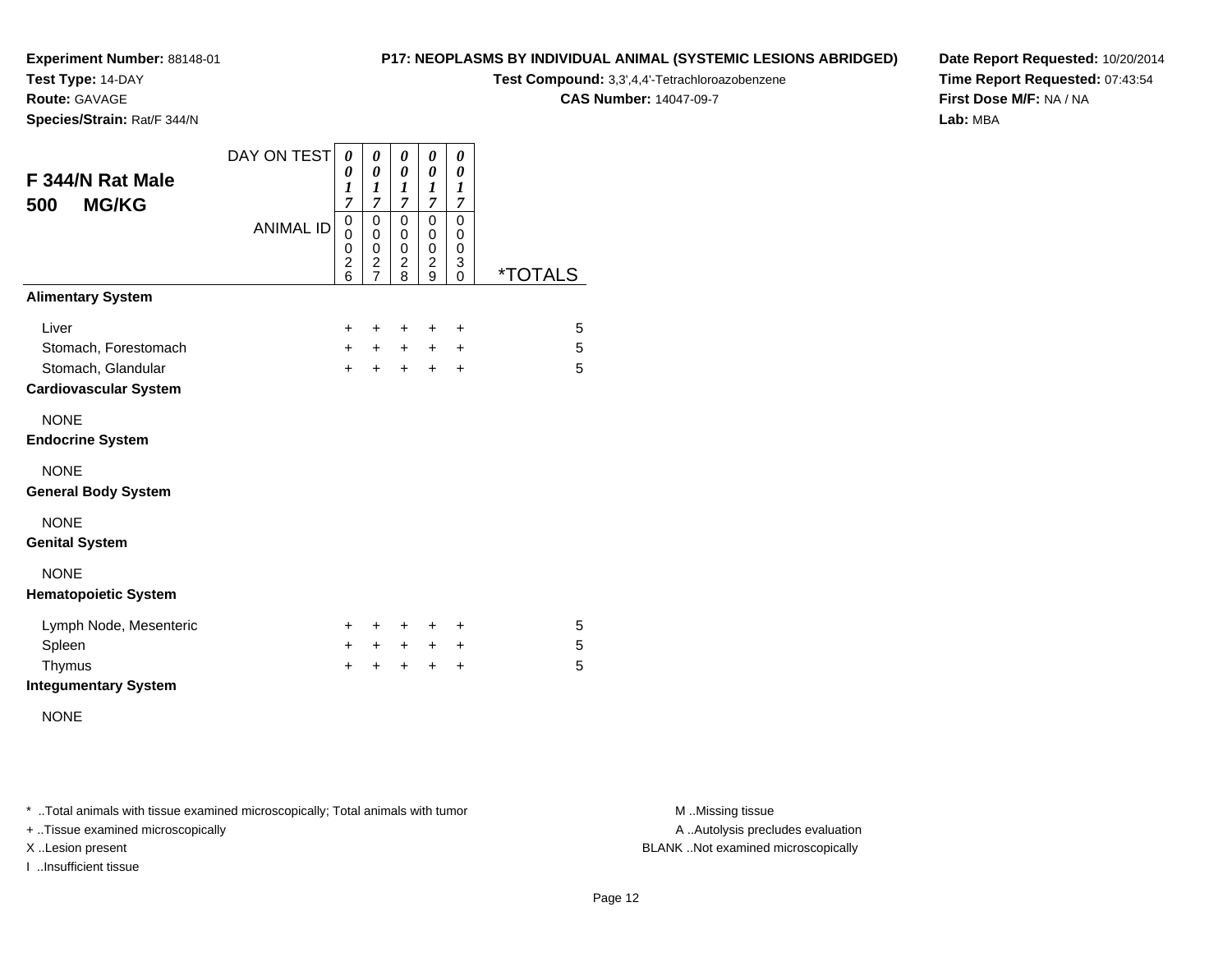**Test Type:** 14-DAY

**Route:** GAVAGE

**Species/Strain:** Rat/F 344/N

### **P17: NEOPLASMS BY INDIVIDUAL ANIMAL (SYSTEMIC LESIONS ABRIDGED)**

**Test Compound:** 3,3',4,4'-Tetrachloroazobenzene

**CAS Number:** 14047-09-7

**Date Report Requested:** 10/20/2014**Time Report Requested:** 07:43:54**First Dose M/F:** NA / NA**Lab:** MBA

| F 344/N Rat Male<br><b>MG/KG</b><br>500     | DAY ON TEST<br><b>ANIMAL ID</b> | 0<br>0<br>$\boldsymbol{l}$<br>7<br>$\boldsymbol{0}$<br>$\mathbf 0$<br>$\begin{array}{c} 0 \\ 2 \\ 6 \end{array}$ | 0<br>0<br>1<br>7<br>0<br>$\mathbf 0$<br>0<br>$\frac{2}{7}$ | 0<br>0<br>1<br>7<br>0<br>$\boldsymbol{0}$<br>$\pmb{0}$<br>$\frac{2}{8}$ | 0<br>0<br>1<br>7<br>0<br>0<br>$\,0\,$<br>$\boldsymbol{2}$<br>9 | 0<br>0<br>1<br>7<br>0<br>0<br>0<br>3<br>0 | <i><b>*TOTALS</b></i>        |  |
|---------------------------------------------|---------------------------------|------------------------------------------------------------------------------------------------------------------|------------------------------------------------------------|-------------------------------------------------------------------------|----------------------------------------------------------------|-------------------------------------------|------------------------------|--|
| <b>Musculoskeletal System</b>               |                                 |                                                                                                                  |                                                            |                                                                         |                                                                |                                           |                              |  |
| <b>NONE</b><br><b>Nervous System</b>        |                                 |                                                                                                                  |                                                            |                                                                         |                                                                |                                           |                              |  |
| <b>NONE</b><br><b>Respiratory System</b>    |                                 |                                                                                                                  |                                                            |                                                                         |                                                                |                                           |                              |  |
| <b>NONE</b><br><b>Special Senses System</b> |                                 |                                                                                                                  |                                                            |                                                                         |                                                                |                                           |                              |  |
| <b>NONE</b><br><b>Urinary System</b>        |                                 |                                                                                                                  |                                                            |                                                                         |                                                                |                                           |                              |  |
| Kidney<br><b>SYSTEMIC LESIONS</b>           |                                 | +                                                                                                                |                                                            | ٠                                                                       | $\ddot{}$                                                      | $\ddot{}$                                 | 5                            |  |
| Multiple Organ                              |                                 | +                                                                                                                |                                                            |                                                                         |                                                                | ÷                                         | 5<br>*** END OF MALE DATA*** |  |

\* ..Total animals with tissue examined microscopically; Total animals with tumor **M** . Missing tissue M ..Missing tissue

+ ..Tissue examined microscopically

I ..Insufficient tissue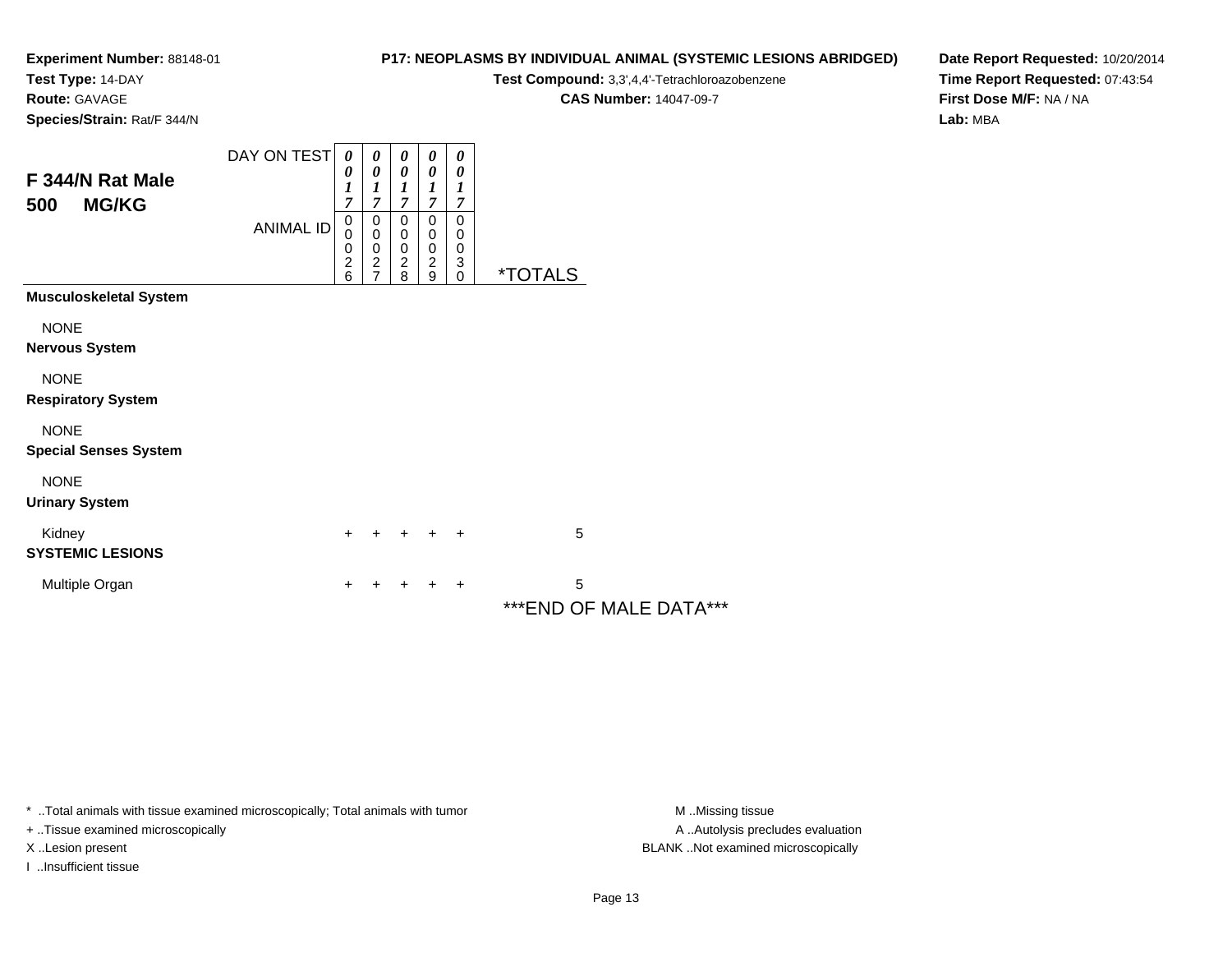**Test Type:** 14-DAY

**Route:** GAVAGE

**Species/Strain:** Rat/F 344/N

#### **P17: NEOPLASMS BY INDIVIDUAL ANIMAL (SYSTEMIC LESIONS ABRIDGED)**

**Test Compound:** 3,3',4,4'-Tetrachloroazobenzene

**CAS Number:** 14047-09-7

**Date Report Requested:** 10/20/2014**Time Report Requested:** 07:43:54**First Dose M/F:** NA / NA**Lab:** MBA

| <b>F344/N Rat Female</b><br>0 MG/KG | DAY ON TEST      | 0<br>0<br>1<br>$\overline{7}$ | 0<br>0<br>1<br>$\overline{7}$                | 0<br>0<br>$\boldsymbol{l}$<br>$\overline{7}$ | 0<br>0<br>1<br>$\overline{7}$   | 0<br>0<br>$\boldsymbol{l}$<br>$\overline{7}$ |         |
|-------------------------------------|------------------|-------------------------------|----------------------------------------------|----------------------------------------------|---------------------------------|----------------------------------------------|---------|
|                                     | <b>ANIMAL ID</b> | 0<br>0<br>0<br>3<br>1         | $\mathbf 0$<br>0<br>0<br>3<br>$\mathfrak{p}$ | $\mathbf 0$<br>$\mathbf 0$<br>0<br>3<br>3    | 0<br>$\mathbf 0$<br>0<br>3<br>4 | 0<br>0<br>$\boldsymbol{0}$<br>3<br>5         | *TOTALS |
| <b>Alimentary System</b>            |                  |                               |                                              |                                              |                                 |                                              |         |
| Liver                               |                  | $\pm$                         | ٠                                            | ÷                                            | ÷                               | ÷                                            | 5       |
| Stomach, Forestomach                |                  | $+$                           | $+$                                          | $+$                                          | $+$                             | $\ddot{}$                                    | 5       |
| Stomach, Glandular                  |                  | $+$                           | $+$                                          | $\ddot{}$                                    | $\pm$                           | $\ddot{}$                                    | 5       |
| <b>Cardiovascular System</b>        |                  |                               |                                              |                                              |                                 |                                              |         |
| <b>NONE</b>                         |                  |                               |                                              |                                              |                                 |                                              |         |
| <b>Endocrine System</b>             |                  |                               |                                              |                                              |                                 |                                              |         |
| <b>NONE</b>                         |                  |                               |                                              |                                              |                                 |                                              |         |
| <b>General Body System</b>          |                  |                               |                                              |                                              |                                 |                                              |         |
| <b>NONE</b>                         |                  |                               |                                              |                                              |                                 |                                              |         |
| <b>Genital System</b>               |                  |                               |                                              |                                              |                                 |                                              |         |
| <b>NONE</b>                         |                  |                               |                                              |                                              |                                 |                                              |         |
| <b>Hematopoietic System</b>         |                  |                               |                                              |                                              |                                 |                                              |         |
| Lymph Node, Mesenteric              |                  | $\ddot{}$                     | ٠                                            | +                                            | ٠                               | ÷                                            | 5       |
| Spleen                              |                  | $\pm$                         | $\pm$                                        | $+$                                          | $+$                             | +                                            | 5       |
| Thymus                              |                  | +                             | ÷                                            | +                                            | +                               | $\ddot{}$                                    | 5       |
| <b>Integumentary System</b>         |                  |                               |                                              |                                              |                                 |                                              |         |

NONE

\* ..Total animals with tissue examined microscopically; Total animals with tumor **M** . Missing tissue M ..Missing tissue

+ ..Tissue examined microscopically

I ..Insufficient tissue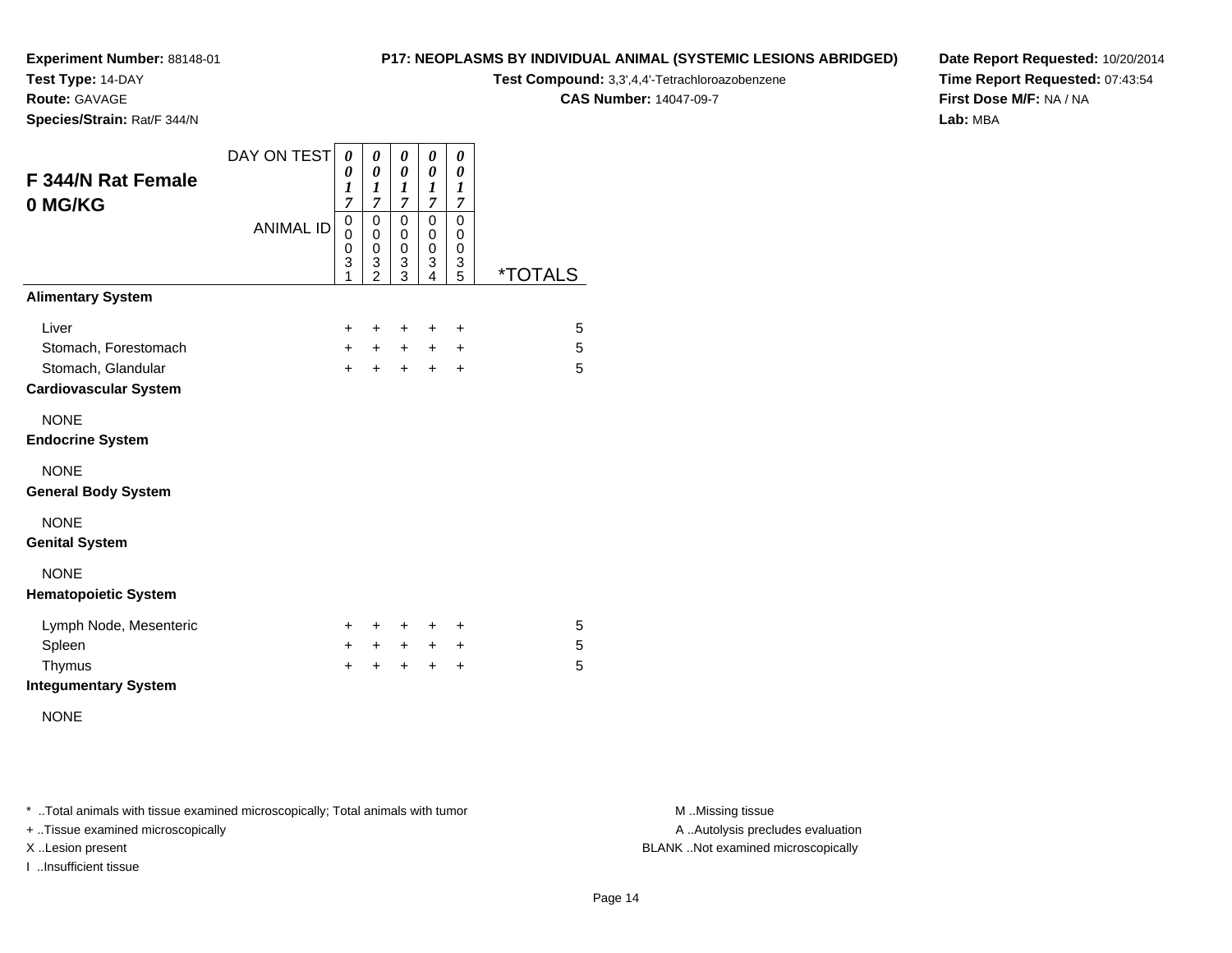**Test Type:** 14-DAY

**Route:** GAVAGE

**Species/Strain:** Rat/F 344/N

# **P17: NEOPLASMS BY INDIVIDUAL ANIMAL (SYSTEMIC LESIONS ABRIDGED)**

**Test Compound:** 3,3',4,4'-Tetrachloroazobenzene

**CAS Number:** 14047-09-7

**Date Report Requested:** 10/20/2014**Time Report Requested:** 07:43:54**First Dose M/F:** NA / NA**Lab:** MBA

| F 344/N Rat Female<br>0 MG/KG               | DAY ON TEST<br><b>ANIMAL ID</b> | 0<br>0<br>$\boldsymbol{l}$<br>$\overline{7}$<br>0<br>$\bar{0}$<br>0<br>3<br>1 | 0<br>$\boldsymbol{\theta}$<br>$\boldsymbol{l}$<br>$\overline{7}$<br>00032 | 0<br>$\boldsymbol{\theta}$<br>$\boldsymbol{l}$<br>$\overline{7}$<br>0<br>$\pmb{0}$<br>$\pmb{0}$<br>$\frac{3}{3}$ | 0<br>0<br>1<br>$\overline{\tau}$<br>0<br>0<br>0<br>3<br>4 | 0<br>0<br>$\boldsymbol{l}$<br>$\overline{7}$<br>0<br>$\boldsymbol{0}$<br>0<br>$\frac{3}{5}$ | <i><b>*TOTALS</b></i> |  |
|---------------------------------------------|---------------------------------|-------------------------------------------------------------------------------|---------------------------------------------------------------------------|------------------------------------------------------------------------------------------------------------------|-----------------------------------------------------------|---------------------------------------------------------------------------------------------|-----------------------|--|
| <b>Musculoskeletal System</b>               |                                 |                                                                               |                                                                           |                                                                                                                  |                                                           |                                                                                             |                       |  |
| <b>NONE</b><br><b>Nervous System</b>        |                                 |                                                                               |                                                                           |                                                                                                                  |                                                           |                                                                                             |                       |  |
| <b>NONE</b><br><b>Respiratory System</b>    |                                 |                                                                               |                                                                           |                                                                                                                  |                                                           |                                                                                             |                       |  |
| <b>NONE</b><br><b>Special Senses System</b> |                                 |                                                                               |                                                                           |                                                                                                                  |                                                           |                                                                                             |                       |  |
| <b>NONE</b><br><b>Urinary System</b>        |                                 |                                                                               |                                                                           |                                                                                                                  |                                                           |                                                                                             |                       |  |
| Kidney<br><b>SYSTEMIC LESIONS</b>           |                                 | $\ddot{}$                                                                     |                                                                           |                                                                                                                  |                                                           | ٠                                                                                           | 5                     |  |
| Multiple Organ                              |                                 | +                                                                             |                                                                           |                                                                                                                  |                                                           | ٠                                                                                           | 5                     |  |

\* ..Total animals with tissue examined microscopically; Total animals with tumor **M** . Missing tissue M ..Missing tissue

+ ..Tissue examined microscopically

I ..Insufficient tissue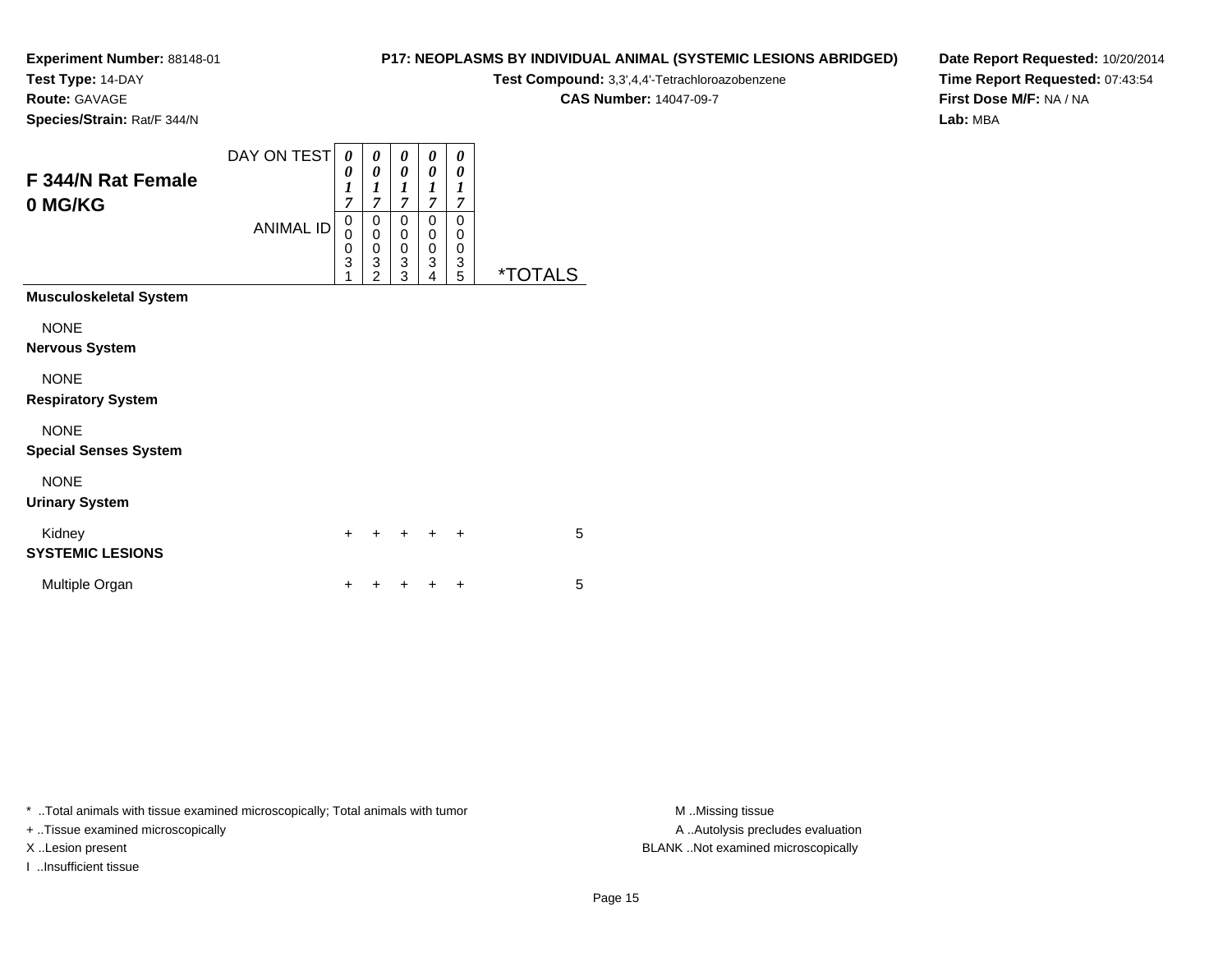**Test Type:** 14-DAY

**Route:** GAVAGE

**Species/Strain:** Rat/F 344/N

#### **P17: NEOPLASMS BY INDIVIDUAL ANIMAL (SYSTEMIC LESIONS ABRIDGED)**

**Test Compound:** 3,3',4,4'-Tetrachloroazobenzene

**CAS Number:** 14047-09-7

**Date Report Requested:** 10/20/2014**Time Report Requested:** 07:43:54**First Dose M/F:** NA / NA**Lab:** MBA

| F 344/N Rat Female<br><b>MG/KG</b><br>12.5                                                                                              | DAY ON TEST      | $\boldsymbol{\theta}$<br>0<br>1<br>$\overline{7}$ | 0<br>0<br>1<br>$\overline{7}$ | 0<br>$\boldsymbol{\theta}$<br>$\boldsymbol{l}$<br>$\overline{7}$ | $\boldsymbol{\theta}$<br>$\boldsymbol{\theta}$<br>$\boldsymbol{l}$<br>$\overline{7}$ | 0<br>$\boldsymbol{\theta}$<br>$\boldsymbol{l}$<br>$\overline{7}$ |                       |                                                                                             |
|-----------------------------------------------------------------------------------------------------------------------------------------|------------------|---------------------------------------------------|-------------------------------|------------------------------------------------------------------|--------------------------------------------------------------------------------------|------------------------------------------------------------------|-----------------------|---------------------------------------------------------------------------------------------|
|                                                                                                                                         | <b>ANIMAL ID</b> | 0<br>0<br>0<br>3<br>6                             | 0<br>0<br>0<br>$\frac{3}{7}$  | 0<br>0<br>0<br>3<br>8                                            | $\pmb{0}$<br>0<br>0<br>3<br>9                                                        | $\pmb{0}$<br>0<br>$\mathbf 0$<br>$\overline{4}$<br>0             | <i><b>*TOTALS</b></i> |                                                                                             |
| <b>Alimentary System</b>                                                                                                                |                  |                                                   |                               |                                                                  |                                                                                      |                                                                  |                       |                                                                                             |
| Liver<br><b>Cardiovascular System</b>                                                                                                   |                  |                                                   |                               |                                                                  |                                                                                      | $\ddot{}$                                                        | 1                     |                                                                                             |
| <b>NONE</b><br><b>Endocrine System</b>                                                                                                  |                  |                                                   |                               |                                                                  |                                                                                      |                                                                  |                       |                                                                                             |
| <b>NONE</b><br><b>General Body System</b>                                                                                               |                  |                                                   |                               |                                                                  |                                                                                      |                                                                  |                       |                                                                                             |
| <b>NONE</b><br><b>Genital System</b>                                                                                                    |                  |                                                   |                               |                                                                  |                                                                                      |                                                                  |                       |                                                                                             |
| <b>NONE</b><br><b>Hematopoietic System</b>                                                                                              |                  |                                                   |                               |                                                                  |                                                                                      |                                                                  |                       |                                                                                             |
| Spleen<br><b>Integumentary System</b>                                                                                                   |                  | $\ddot{}$                                         |                               | + + + +                                                          |                                                                                      |                                                                  | 5                     |                                                                                             |
| <b>NONE</b><br><b>Musculoskeletal System</b>                                                                                            |                  |                                                   |                               |                                                                  |                                                                                      |                                                                  |                       |                                                                                             |
| <b>NONE</b><br><b>Nervous System</b>                                                                                                    |                  |                                                   |                               |                                                                  |                                                                                      |                                                                  |                       |                                                                                             |
| <b>NONE</b>                                                                                                                             |                  |                                                   |                               |                                                                  |                                                                                      |                                                                  |                       |                                                                                             |
| * Total animals with tissue examined microscopically; Total animals with tumor<br>+ Tissue examined microscopically<br>X Lesion present |                  |                                                   |                               |                                                                  |                                                                                      |                                                                  |                       | M Missing tissue<br>A  Autolysis precludes evaluation<br>BLANK Not examined microscopically |

I ..Insufficient tissue

M ..Missing tissue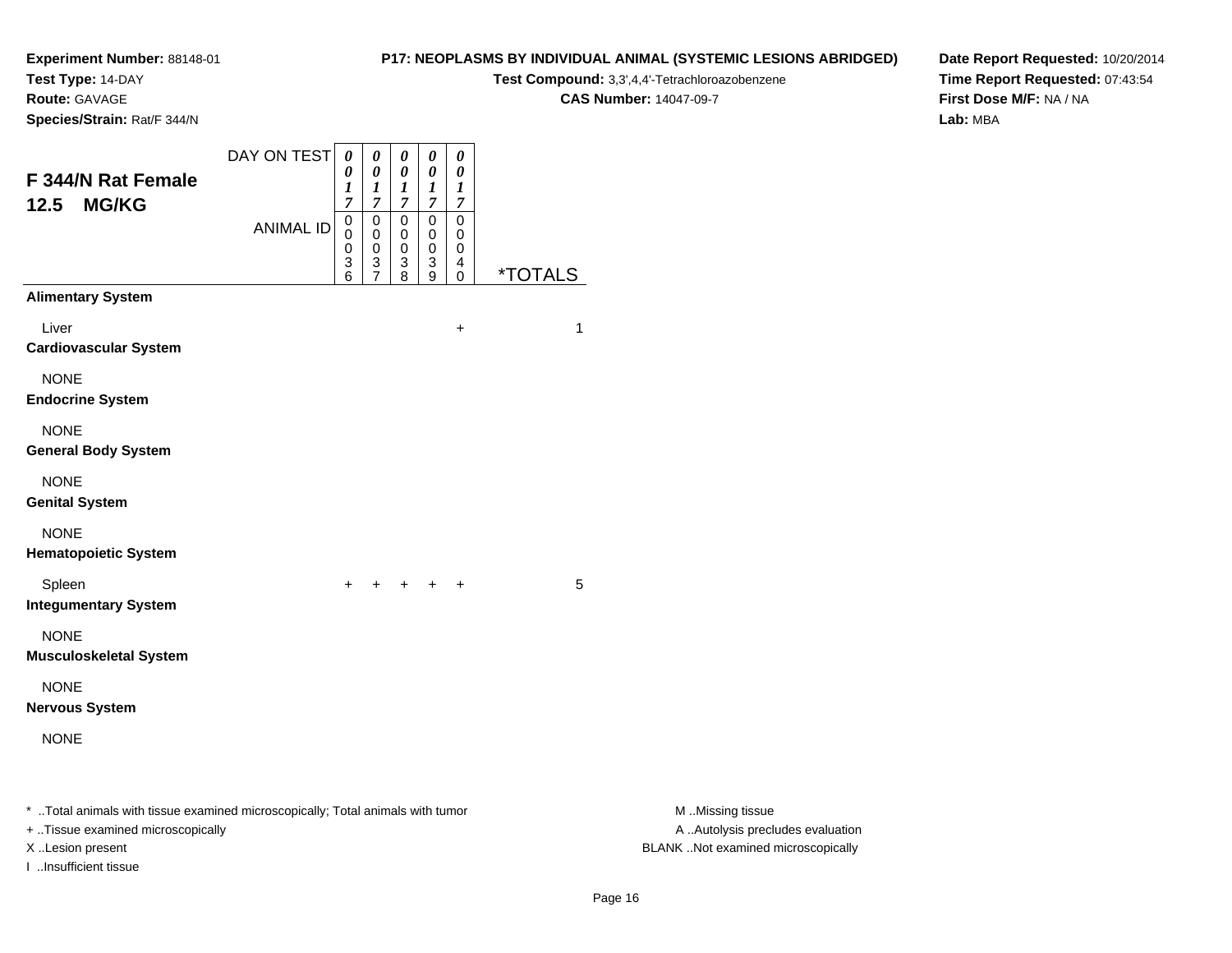**Test Type:** 14-DAY

**Route:** GAVAGE

**Species/Strain:** Rat/F 344/N

# **P17: NEOPLASMS BY INDIVIDUAL ANIMAL (SYSTEMIC LESIONS ABRIDGED)**

**Test Compound:** 3,3',4,4'-Tetrachloroazobenzene

**CAS Number:** 14047-09-7

**Date Report Requested:** 10/20/2014**Time Report Requested:** 07:43:54**First Dose M/F:** NA / NA**Lab:** MBA

| F 344/N Rat Female<br><b>MG/KG</b><br>12.5  | DAY ON TEST      | 0<br>0<br>1<br>7      | 0<br>0<br>1<br>$\overline{7}$                   | 0<br>0<br>7                     | 0<br>0<br>1<br>7      | 0<br>0<br>1<br>7      |         |
|---------------------------------------------|------------------|-----------------------|-------------------------------------------------|---------------------------------|-----------------------|-----------------------|---------|
|                                             | <b>ANIMAL ID</b> | 0<br>0<br>0<br>3<br>6 | 0<br>0<br>0<br>$\overline{3}$<br>$\overline{7}$ | 0<br>0<br>$\mathbf 0$<br>3<br>8 | 0<br>0<br>0<br>3<br>9 | 0<br>0<br>0<br>4<br>0 | *TOTALS |
| <b>Respiratory System</b>                   |                  |                       |                                                 |                                 |                       |                       |         |
| <b>NONE</b><br><b>Special Senses System</b> |                  |                       |                                                 |                                 |                       |                       |         |
| <b>NONE</b><br><b>Urinary System</b>        |                  |                       |                                                 |                                 |                       |                       |         |
| <b>NONE</b><br><b>SYSTEMIC LESIONS</b>      |                  |                       |                                                 |                                 |                       |                       |         |
| Multiple Organ                              |                  | +                     |                                                 |                                 |                       | ÷                     | 5       |

\* ..Total animals with tissue examined microscopically; Total animals with tumor **M** . Missing tissue M ..Missing tissue

+ ..Tissue examined microscopically

I ..Insufficient tissue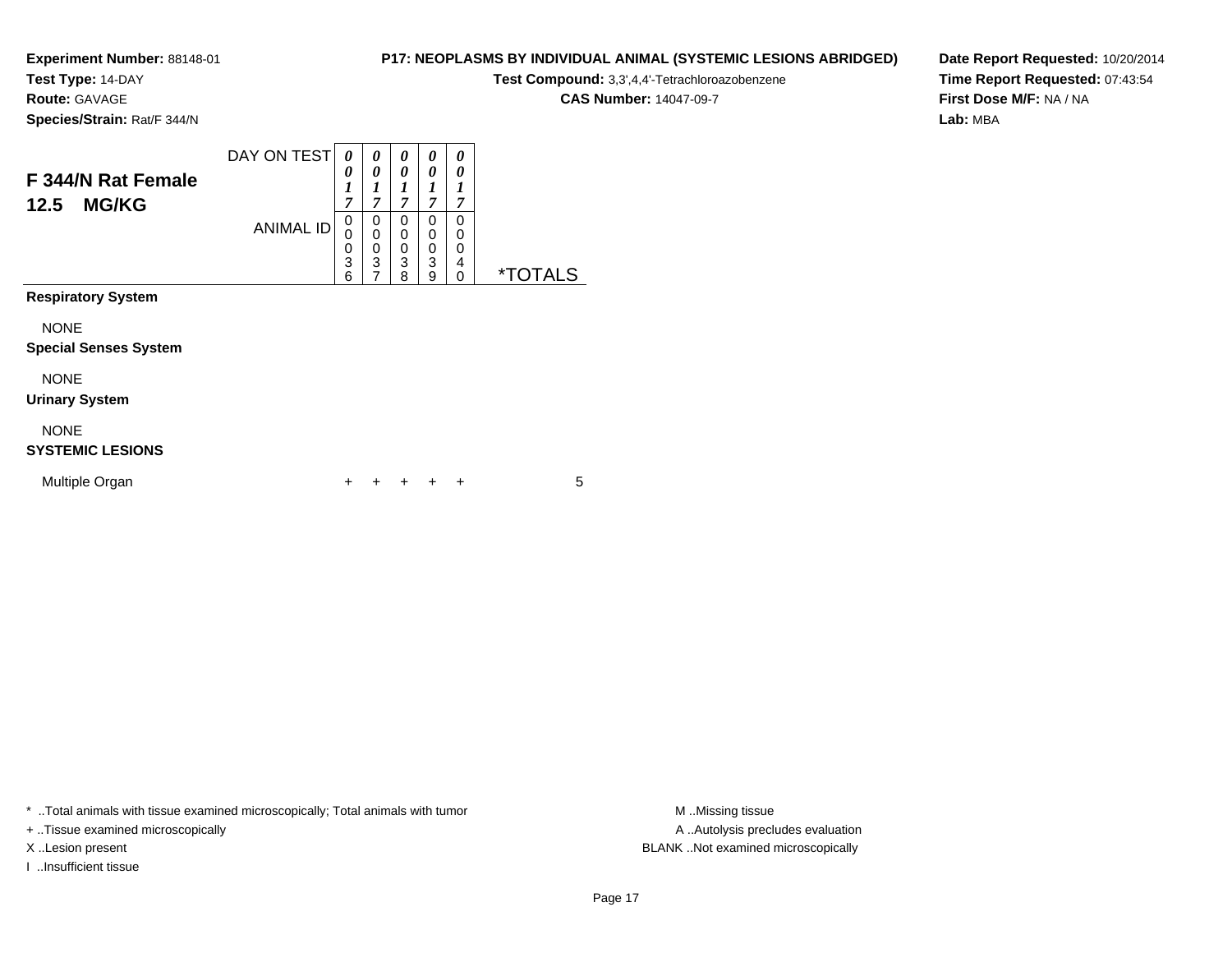**Test Type:** 14-DAY

**Route:** GAVAGE

**Species/Strain:** Rat/F 344/N

## **P17: NEOPLASMS BY INDIVIDUAL ANIMAL (SYSTEMIC LESIONS ABRIDGED)**

**Test Compound:** 3,3',4,4'-Tetrachloroazobenzene

**CAS Number:** 14047-09-7

| F 344/N Rat Female<br>32 MG/KG                                                                                                                                   | DAY ON TEST<br><b>ANIMAL ID</b> | 0<br>0<br>1<br>$\overline{7}$<br>0<br>0<br>0<br>4<br>1 | 0<br>$\boldsymbol{\theta}$<br>$\boldsymbol{l}$<br>$\boldsymbol{7}$<br>$\pmb{0}$<br>$\pmb{0}$<br>$\pmb{0}$<br>4<br>$\overline{c}$ | 0<br>0<br>1<br>$\overline{7}$<br>$\pmb{0}$<br>0<br>0<br>4<br>3 | $\pmb{\theta}$<br>0<br>$\boldsymbol{l}$<br>$\boldsymbol{7}$<br>$\pmb{0}$<br>0<br>0<br>4<br>4 | $\pmb{\theta}$<br>$\pmb{\theta}$<br>1<br>$\boldsymbol{7}$<br>$\pmb{0}$<br>0<br>0<br>4<br>5 | <i><b>*TOTALS</b></i> |                                                                                             |  |
|------------------------------------------------------------------------------------------------------------------------------------------------------------------|---------------------------------|--------------------------------------------------------|----------------------------------------------------------------------------------------------------------------------------------|----------------------------------------------------------------|----------------------------------------------------------------------------------------------|--------------------------------------------------------------------------------------------|-----------------------|---------------------------------------------------------------------------------------------|--|
| <b>Alimentary System</b>                                                                                                                                         |                                 |                                                        |                                                                                                                                  |                                                                |                                                                                              |                                                                                            |                       |                                                                                             |  |
| <b>NONE</b><br><b>Cardiovascular System</b>                                                                                                                      |                                 |                                                        |                                                                                                                                  |                                                                |                                                                                              |                                                                                            |                       |                                                                                             |  |
| <b>NONE</b><br><b>Endocrine System</b>                                                                                                                           |                                 |                                                        |                                                                                                                                  |                                                                |                                                                                              |                                                                                            |                       |                                                                                             |  |
| <b>NONE</b><br><b>General Body System</b>                                                                                                                        |                                 |                                                        |                                                                                                                                  |                                                                |                                                                                              |                                                                                            |                       |                                                                                             |  |
| <b>NONE</b><br><b>Genital System</b>                                                                                                                             |                                 |                                                        |                                                                                                                                  |                                                                |                                                                                              |                                                                                            |                       |                                                                                             |  |
| <b>NONE</b><br><b>Hematopoietic System</b>                                                                                                                       |                                 |                                                        |                                                                                                                                  |                                                                |                                                                                              |                                                                                            |                       |                                                                                             |  |
| Spleen<br><b>Integumentary System</b>                                                                                                                            |                                 |                                                        |                                                                                                                                  |                                                                | $+$ $+$                                                                                      | $+$                                                                                        | 5                     |                                                                                             |  |
| <b>NONE</b><br><b>Musculoskeletal System</b>                                                                                                                     |                                 |                                                        |                                                                                                                                  |                                                                |                                                                                              |                                                                                            |                       |                                                                                             |  |
| <b>NONE</b><br><b>Nervous System</b>                                                                                                                             |                                 |                                                        |                                                                                                                                  |                                                                |                                                                                              |                                                                                            |                       |                                                                                             |  |
| <b>NONE</b>                                                                                                                                                      |                                 |                                                        |                                                                                                                                  |                                                                |                                                                                              |                                                                                            |                       |                                                                                             |  |
| * Total animals with tissue examined microscopically; Total animals with tumor<br>+ Tissue examined microscopically<br>X Lesion present<br>I Insufficient tissue |                                 |                                                        |                                                                                                                                  |                                                                |                                                                                              |                                                                                            |                       | M Missing tissue<br>A  Autolysis precludes evaluation<br>BLANK Not examined microscopically |  |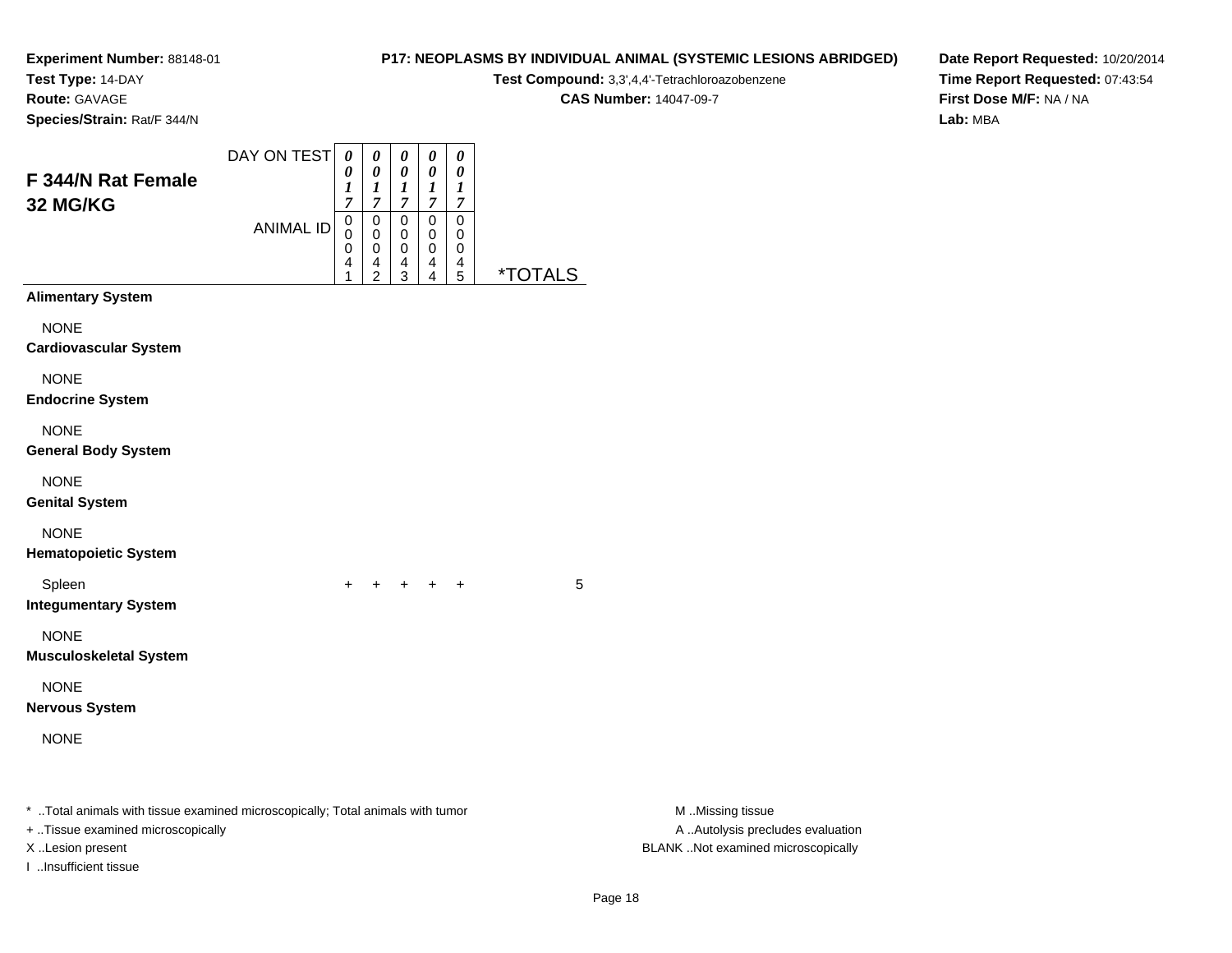**Test Type:** 14-DAY

**Route:** GAVAGE

**Species/Strain:** Rat/F 344/N

# **P17: NEOPLASMS BY INDIVIDUAL ANIMAL (SYSTEMIC LESIONS ABRIDGED)**

**Test Compound:** 3,3',4,4'-Tetrachloroazobenzene

**CAS Number:** 14047-09-7

**Date Report Requested:** 10/20/2014**Time Report Requested:** 07:43:54**First Dose M/F:** NA / NA**Lab:** MBA

| F 344/N Rat Female<br>32 MG/KG              | DAY ON TEST<br><b>ANIMAL ID</b> | 0<br>0<br>1<br>$\overline{7}$<br>0<br>0<br>0<br>4<br>1 | 0<br>0<br>1<br>7<br>0<br>$\mathbf 0$<br>0<br>4<br>$\overline{2}$ | 0<br>0<br>$\boldsymbol{l}$<br>$\overline{7}$<br>0<br>0<br>0<br>4<br>3 | 0<br>0<br>1<br>7<br>$\Omega$<br>$\mathbf 0$<br>$\mathbf 0$<br>4<br>4 | 0<br>0<br>1<br>7<br>$\Omega$<br>0<br>0<br>4<br>5 | <i><b>*TOTALS</b></i> |
|---------------------------------------------|---------------------------------|--------------------------------------------------------|------------------------------------------------------------------|-----------------------------------------------------------------------|----------------------------------------------------------------------|--------------------------------------------------|-----------------------|
| <b>Respiratory System</b>                   |                                 |                                                        |                                                                  |                                                                       |                                                                      |                                                  |                       |
| <b>NONE</b><br><b>Special Senses System</b> |                                 |                                                        |                                                                  |                                                                       |                                                                      |                                                  |                       |
| <b>NONE</b><br><b>Urinary System</b>        |                                 |                                                        |                                                                  |                                                                       |                                                                      |                                                  |                       |
| <b>NONE</b><br><b>SYSTEMIC LESIONS</b>      |                                 |                                                        |                                                                  |                                                                       |                                                                      |                                                  |                       |
| Multiple Organ                              |                                 | +                                                      |                                                                  |                                                                       |                                                                      | $\div$                                           | 5                     |

\* ..Total animals with tissue examined microscopically; Total animals with tumor **M** . Missing tissue M ..Missing tissue

+ ..Tissue examined microscopically

I ..Insufficient tissue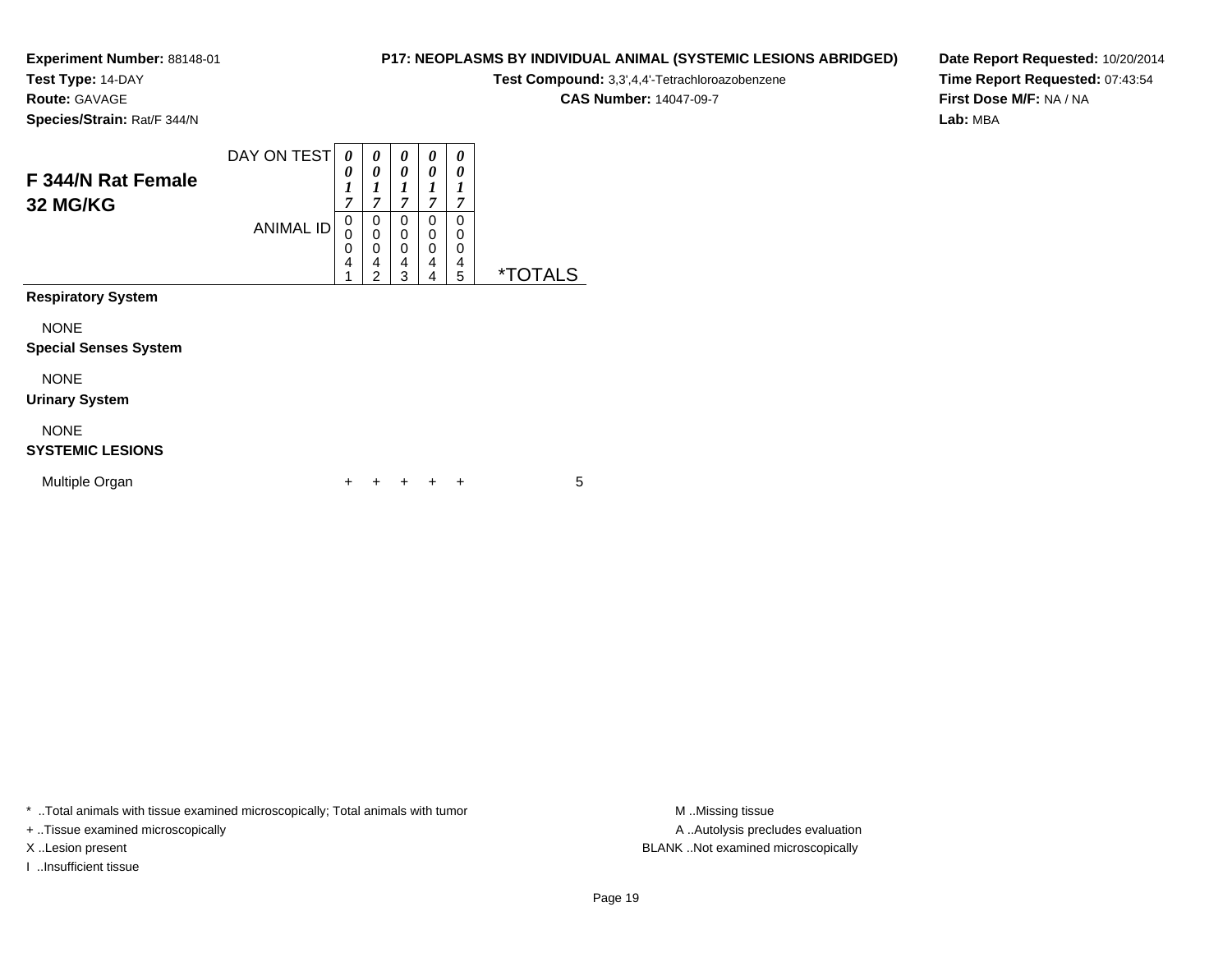**Test Type:** 14-DAY

**Route:** GAVAGE

**Species/Strain:** Rat/F 344/N

## **P17: NEOPLASMS BY INDIVIDUAL ANIMAL (SYSTEMIC LESIONS ABRIDGED)**

**Test Compound:** 3,3',4,4'-Tetrachloroazobenzene

**CAS Number:** 14047-09-7

| F 344/N Rat Female<br>80 MG/KG                                                                                                          | DAY ON TEST      | 0<br>0<br>1<br>$\overline{7}$   | 0<br>$\pmb{\theta}$<br>$\frac{1}{7}$ | $\pmb{\theta}$<br>$\pmb{\theta}$<br>$\frac{1}{7}$           | $\boldsymbol{\theta}$<br>$\boldsymbol{\theta}$<br>$\frac{1}{7}$ | $\boldsymbol{\theta}$<br>$\boldsymbol{\theta}$<br>$\boldsymbol{l}$<br>$\boldsymbol{7}$ |                       |                                                                                             |
|-----------------------------------------------------------------------------------------------------------------------------------------|------------------|---------------------------------|--------------------------------------|-------------------------------------------------------------|-----------------------------------------------------------------|----------------------------------------------------------------------------------------|-----------------------|---------------------------------------------------------------------------------------------|
|                                                                                                                                         | <b>ANIMAL ID</b> | $\mathbf 0$<br>0<br>0<br>4<br>6 | 0<br>0<br>0<br>$\overline{4}$<br>7   | $\pmb{0}$<br>0<br>$\pmb{0}$<br>$\overline{\mathbf{r}}$<br>8 | $\pmb{0}$<br>0<br>$\pmb{0}$<br>$\overline{4}$<br>9              | $\pmb{0}$<br>0<br>0<br>5<br>0                                                          | <i><b>*TOTALS</b></i> |                                                                                             |
| <b>Alimentary System</b>                                                                                                                |                  |                                 |                                      |                                                             |                                                                 |                                                                                        |                       |                                                                                             |
| <b>NONE</b><br><b>Cardiovascular System</b>                                                                                             |                  |                                 |                                      |                                                             |                                                                 |                                                                                        |                       |                                                                                             |
| <b>NONE</b><br><b>Endocrine System</b>                                                                                                  |                  |                                 |                                      |                                                             |                                                                 |                                                                                        |                       |                                                                                             |
| <b>NONE</b><br><b>General Body System</b>                                                                                               |                  |                                 |                                      |                                                             |                                                                 |                                                                                        |                       |                                                                                             |
| <b>NONE</b><br><b>Genital System</b>                                                                                                    |                  |                                 |                                      |                                                             |                                                                 |                                                                                        |                       |                                                                                             |
| <b>NONE</b><br><b>Hematopoietic System</b>                                                                                              |                  |                                 |                                      |                                                             |                                                                 |                                                                                        |                       |                                                                                             |
| Spleen<br><b>Integumentary System</b>                                                                                                   |                  | $\ddot{}$                       |                                      | $+$                                                         | $\ddot{}$                                                       | $\ddot{}$                                                                              | 5                     |                                                                                             |
| <b>NONE</b><br><b>Musculoskeletal System</b>                                                                                            |                  |                                 |                                      |                                                             |                                                                 |                                                                                        |                       |                                                                                             |
| <b>NONE</b><br><b>Nervous System</b>                                                                                                    |                  |                                 |                                      |                                                             |                                                                 |                                                                                        |                       |                                                                                             |
| <b>NONE</b>                                                                                                                             |                  |                                 |                                      |                                                             |                                                                 |                                                                                        |                       |                                                                                             |
| * Total animals with tissue examined microscopically; Total animals with tumor<br>+ Tissue examined microscopically<br>X Lesion present |                  |                                 |                                      |                                                             |                                                                 |                                                                                        |                       | M Missing tissue<br>A  Autolysis precludes evaluation<br>BLANK Not examined microscopically |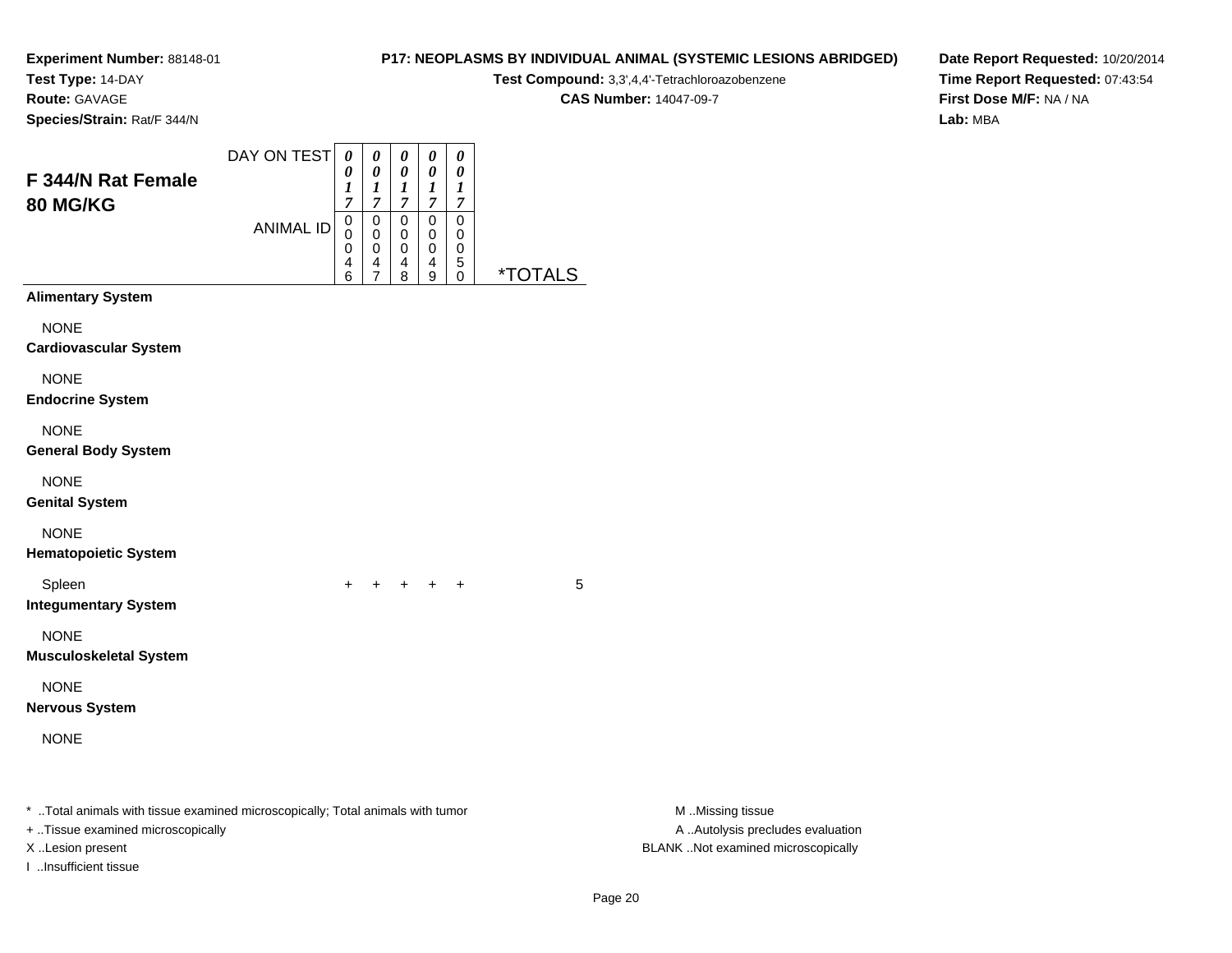**Test Type:** 14-DAY

**Route:** GAVAGE

**P17: NEOPLASMS BY INDIVIDUAL ANIMAL (SYSTEMIC LESIONS ABRIDGED)**

**Test Compound:** 3,3',4,4'-Tetrachloroazobenzene

**CAS Number:** 14047-09-7

**Date Report Requested:** 10/20/2014**Time Report Requested:** 07:43:54**First Dose M/F:** NA / NA**Lab:** MBA

**Species/Strain:** Rat/F 344/N

| F 344/N Rat Female<br><b>80 MG/KG</b>       | DAY ON TEST<br><b>ANIMAL ID</b> | $\theta$<br>0<br>1<br>7<br>$\mathbf 0$<br>0<br>0<br>4 | 0<br>0<br>1<br>$\overline{7}$<br>0<br>0<br>0<br>4 | 0<br>0<br>1<br>$\overline{7}$<br>0<br>0<br>0<br>4 | 0<br>0<br>1<br>7<br>0<br>0<br>0<br>4 | 0<br>0<br>7<br>0<br>0<br>0<br>5 |                       |
|---------------------------------------------|---------------------------------|-------------------------------------------------------|---------------------------------------------------|---------------------------------------------------|--------------------------------------|---------------------------------|-----------------------|
| <b>Respiratory System</b>                   |                                 | 6                                                     | 7                                                 | 8                                                 | 9                                    | 0                               | <i><b>*TOTALS</b></i> |
| <b>NONE</b><br><b>Special Senses System</b> |                                 |                                                       |                                                   |                                                   |                                      |                                 |                       |
| <b>NONE</b><br><b>Urinary System</b>        |                                 |                                                       |                                                   |                                                   |                                      |                                 |                       |
| <b>NONE</b><br><b>SYSTEMIC LESIONS</b>      |                                 |                                                       |                                                   |                                                   |                                      |                                 |                       |
| Multiple Organ                              |                                 | ┿                                                     |                                                   |                                                   | ٠                                    | ÷                               | 5                     |

\* ..Total animals with tissue examined microscopically; Total animals with tumor **M** . Missing tissue M ..Missing tissue

+ ..Tissue examined microscopically

I ..Insufficient tissue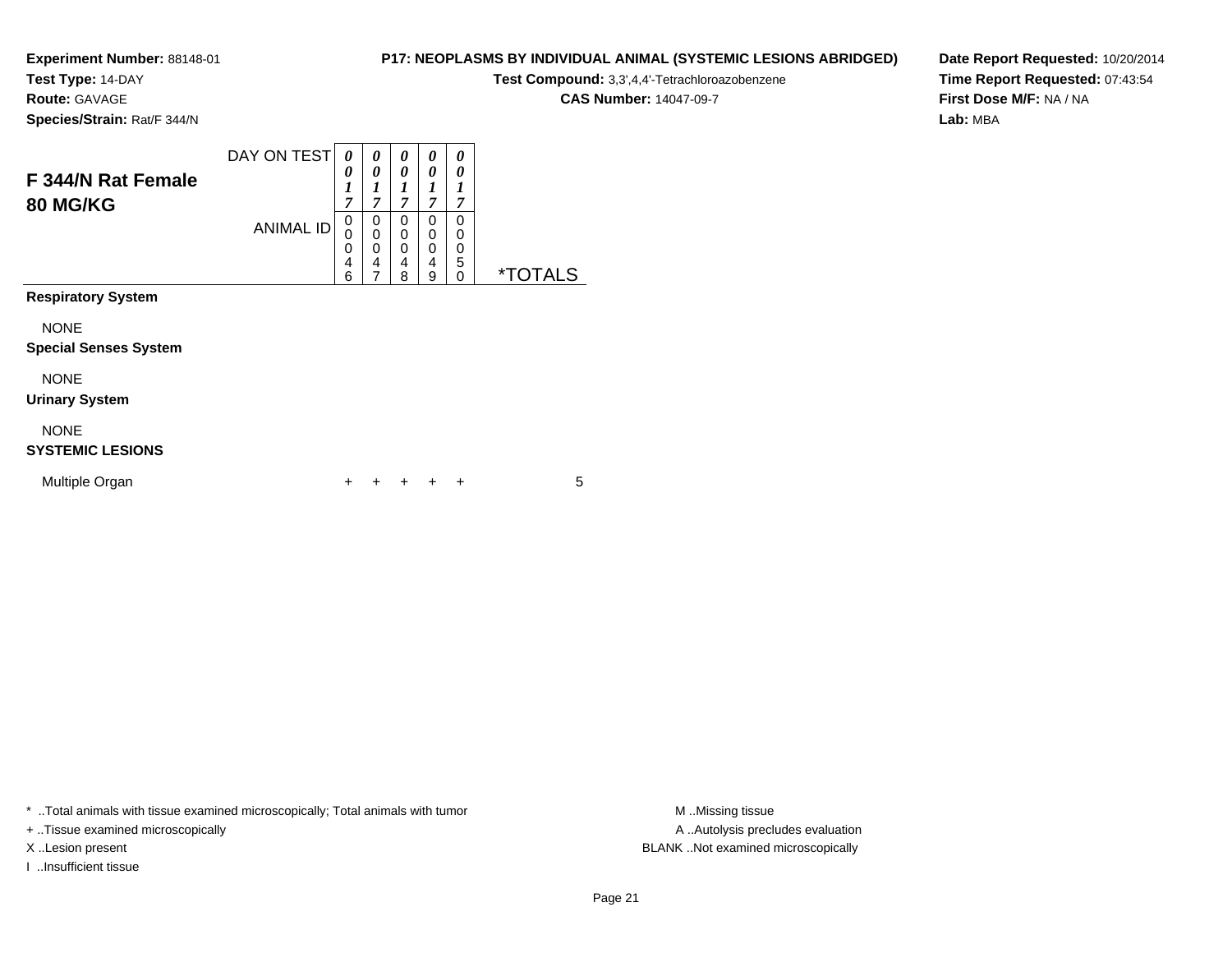**Test Type:** 14-DAY

**Route:** GAVAGE

**Species/Strain:** Rat/F 344/N

#### **P17: NEOPLASMS BY INDIVIDUAL ANIMAL (SYSTEMIC LESIONS ABRIDGED)**

**Test Compound:** 3,3',4,4'-Tetrachloroazobenzene

**CAS Number:** 14047-09-7

**Date Report Requested:** 10/20/2014**Time Report Requested:** 07:43:54**First Dose M/F:** NA / NA**Lab:** MBA

| F 344/N Rat Female<br><b>MG/KG</b><br>200                                                                           | DAY ON TEST      | $\pmb{\theta}$<br>0<br>1<br>$\overline{7}$<br>$\pmb{0}$ | $\pmb{\theta}$<br>0<br>$\boldsymbol{l}$<br>$\overline{7}$<br>0 | $\pmb{\theta}$<br>0<br>$\boldsymbol{l}$<br>$\overline{7}$<br>0 | $\pmb{\theta}$<br>$\boldsymbol{\theta}$<br>$\boldsymbol{l}$<br>$\boldsymbol{7}$<br>$\pmb{0}$ | $\boldsymbol{\theta}$<br>0<br>$\boldsymbol{l}$<br>$\overline{7}$<br>$\mathbf 0$ |                       |                                                       |
|---------------------------------------------------------------------------------------------------------------------|------------------|---------------------------------------------------------|----------------------------------------------------------------|----------------------------------------------------------------|----------------------------------------------------------------------------------------------|---------------------------------------------------------------------------------|-----------------------|-------------------------------------------------------|
|                                                                                                                     | <b>ANIMAL ID</b> | 0<br>0<br>5<br>1                                        | 0<br>0<br>$\frac{5}{2}$                                        | 0<br>0<br>$\mathbf 5$<br>$\sqrt{3}$                            | $\mathbf 0$<br>0<br>$\mathbf 5$<br>4                                                         | 0<br>$\mathbf 0$<br>$\frac{5}{5}$                                               | <i><b>*TOTALS</b></i> |                                                       |
| <b>Alimentary System</b>                                                                                            |                  |                                                         |                                                                |                                                                |                                                                                              |                                                                                 |                       |                                                       |
| Liver<br><b>Cardiovascular System</b>                                                                               |                  |                                                         | $\ddot{}$                                                      |                                                                |                                                                                              |                                                                                 | 1                     |                                                       |
| <b>NONE</b><br><b>Endocrine System</b>                                                                              |                  |                                                         |                                                                |                                                                |                                                                                              |                                                                                 |                       |                                                       |
| <b>NONE</b><br><b>General Body System</b>                                                                           |                  |                                                         |                                                                |                                                                |                                                                                              |                                                                                 |                       |                                                       |
| <b>NONE</b><br><b>Genital System</b>                                                                                |                  |                                                         |                                                                |                                                                |                                                                                              |                                                                                 |                       |                                                       |
| <b>NONE</b><br><b>Hematopoietic System</b>                                                                          |                  |                                                         |                                                                |                                                                |                                                                                              |                                                                                 |                       |                                                       |
| Spleen<br><b>Integumentary System</b>                                                                               |                  | $+$                                                     |                                                                | $+$                                                            |                                                                                              | $\ddot{}$                                                                       | 5                     |                                                       |
| <b>NONE</b><br><b>Musculoskeletal System</b>                                                                        |                  |                                                         |                                                                |                                                                |                                                                                              |                                                                                 |                       |                                                       |
| <b>NONE</b><br><b>Nervous System</b>                                                                                |                  |                                                         |                                                                |                                                                |                                                                                              |                                                                                 |                       |                                                       |
| <b>NONE</b>                                                                                                         |                  |                                                         |                                                                |                                                                |                                                                                              |                                                                                 |                       |                                                       |
| * Total animals with tissue examined microscopically; Total animals with tumor<br>+ Tissue examined microscopically |                  |                                                         |                                                                |                                                                |                                                                                              |                                                                                 |                       | M Missing tissue<br>A  Autolysis precludes evaluation |

I ..Insufficient tissue

M ..Missing tissue X ..Lesion present BLANK ..Not examined microscopically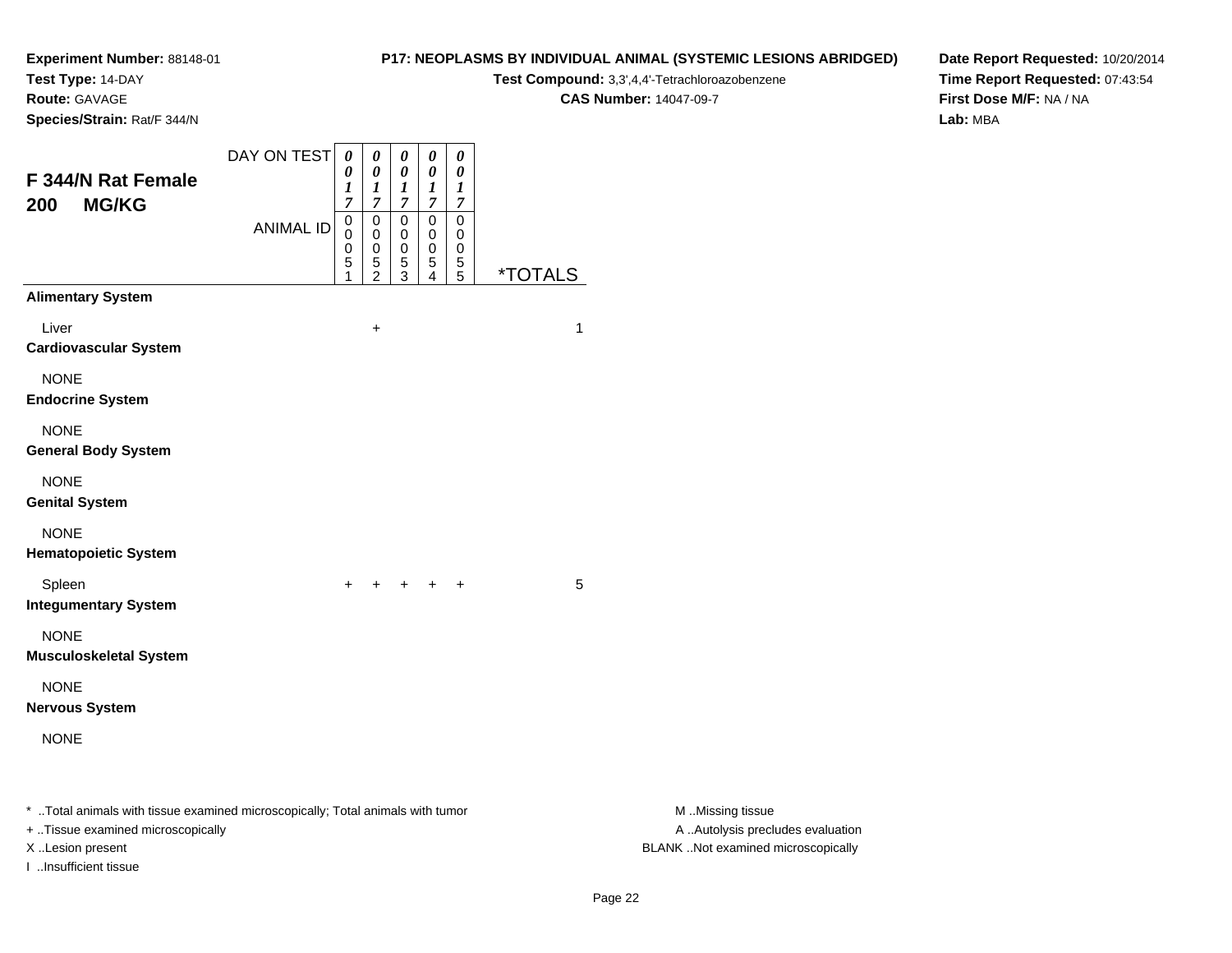**Test Type:** 14-DAY

**Route:** GAVAGE

**Species/Strain:** Rat/F 344/N

# **P17: NEOPLASMS BY INDIVIDUAL ANIMAL (SYSTEMIC LESIONS ABRIDGED)**

**Test Compound:** 3,3',4,4'-Tetrachloroazobenzene

**CAS Number:** 14047-09-7

**Date Report Requested:** 10/20/2014**Time Report Requested:** 07:43:54**First Dose M/F:** NA / NA**Lab:** MBA

| F 344/N Rat Female<br><b>MG/KG</b><br>200   | DAY ON TEST      | $\theta$<br>0<br>$\boldsymbol{l}$<br>7 | 0<br>0<br>1<br>7                             | 0<br>0<br>1<br>7                       | 0<br>0<br>1<br>$\overline{7}$ | 0<br>0<br>1<br>7      |                       |
|---------------------------------------------|------------------|----------------------------------------|----------------------------------------------|----------------------------------------|-------------------------------|-----------------------|-----------------------|
|                                             | <b>ANIMAL ID</b> | $\Omega$<br>0<br>0<br>5                | 0<br>$\mathbf 0$<br>0<br>5<br>$\overline{2}$ | $\Omega$<br>0<br>$\mathbf 0$<br>5<br>3 | 0<br>0<br>0<br>5<br>4         | 0<br>0<br>0<br>5<br>5 | <i><b>*TOTALS</b></i> |
| <b>Respiratory System</b>                   |                  |                                        |                                              |                                        |                               |                       |                       |
| <b>NONE</b><br><b>Special Senses System</b> |                  |                                        |                                              |                                        |                               |                       |                       |
| <b>NONE</b><br><b>Urinary System</b>        |                  |                                        |                                              |                                        |                               |                       |                       |
| <b>NONE</b><br><b>SYSTEMIC LESIONS</b>      |                  |                                        |                                              |                                        |                               |                       |                       |
| Multiple Organ                              |                  |                                        |                                              |                                        |                               | ٠                     | 5                     |

\* ..Total animals with tissue examined microscopically; Total animals with tumor **M** . Missing tissue M ..Missing tissue

+ ..Tissue examined microscopically

I ..Insufficient tissue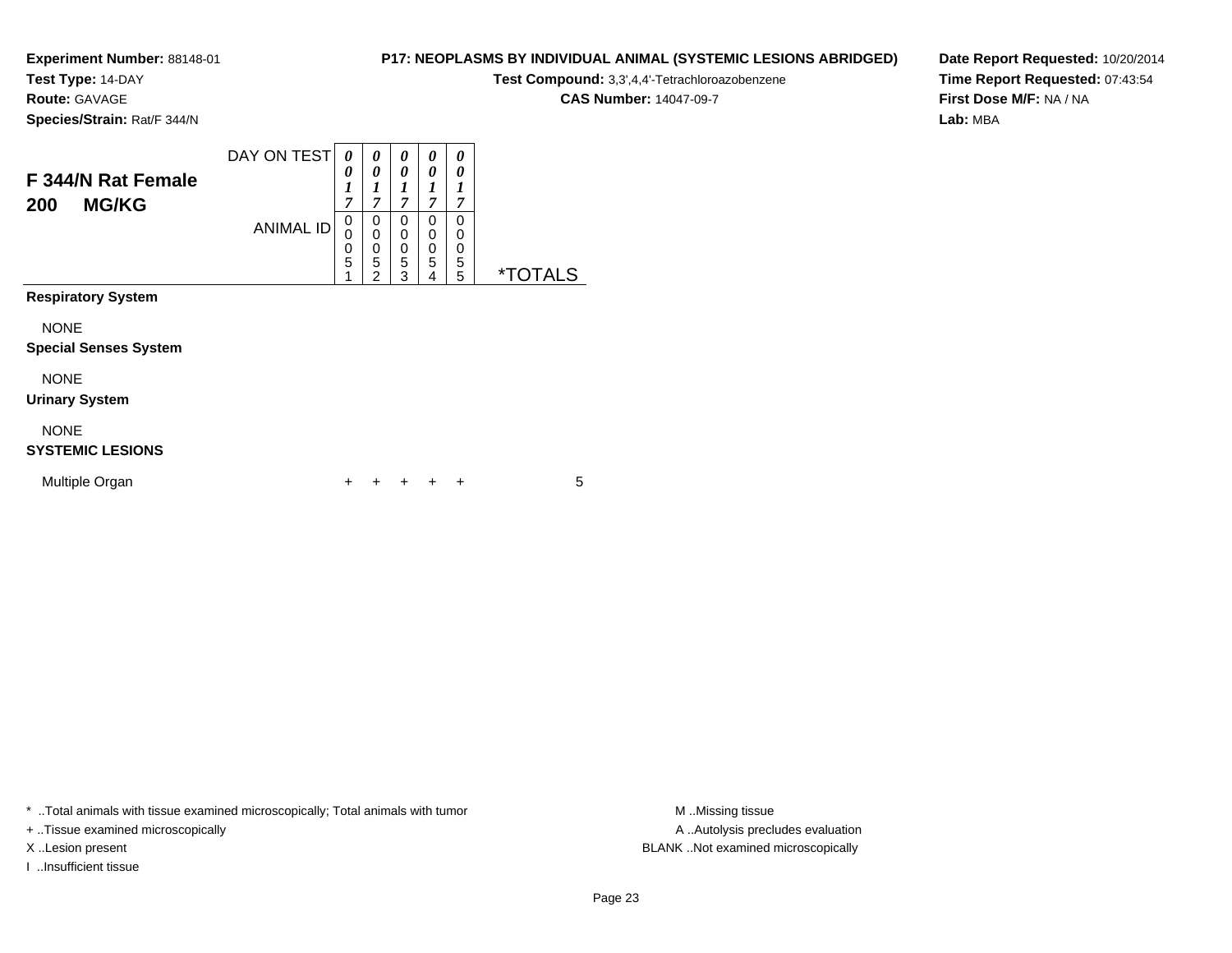**Test Type:** 14-DAY

**Route:** GAVAGE

**Species/Strain:** Rat/F 344/N

#### **P17: NEOPLASMS BY INDIVIDUAL ANIMAL (SYSTEMIC LESIONS ABRIDGED)**

**Test Compound:** 3,3',4,4'-Tetrachloroazobenzene

**CAS Number:** 14047-09-7

**Date Report Requested:** 10/20/2014**Time Report Requested:** 07:43:54**First Dose M/F:** NA / NA**Lab:** MBA

| F 344/N Rat Female<br><b>MG/KG</b><br>500 | DAY ON TEST      | 0<br>0<br>1<br>7                                    | 0<br>$\boldsymbol{\theta}$<br>1<br>7      | 0<br>0<br>$\boldsymbol{l}$<br>7 | 0<br>0<br>1<br>$\overline{7}$             | 0<br>0<br>1<br>7                          |                       |
|-------------------------------------------|------------------|-----------------------------------------------------|-------------------------------------------|---------------------------------|-------------------------------------------|-------------------------------------------|-----------------------|
|                                           | <b>ANIMAL ID</b> | $\mathbf 0$<br>$\mathbf 0$<br>$\mathbf 0$<br>5<br>6 | $\mathbf 0$<br>0<br>$\mathbf 0$<br>5<br>7 | 0<br>0<br>$\mathbf 0$<br>5<br>8 | $\mathbf 0$<br>0<br>$\mathbf 0$<br>5<br>9 | 0<br>0<br>$\mathbf 0$<br>6<br>$\mathbf 0$ | <i><b>*TOTALS</b></i> |
| <b>Alimentary System</b>                  |                  |                                                     |                                           |                                 |                                           |                                           |                       |
| Liver                                     |                  | $\ddot{}$                                           | ٠                                         | ٠                               | ٠                                         | $\ddot{}$                                 | 5                     |
| Stomach, Forestomach                      |                  | $+$                                                 | $\pm$                                     | $\ddot{}$                       | $\pm$                                     | $\ddot{}$                                 | 5                     |
| Stomach, Glandular                        |                  | $+$                                                 | $\ddot{}$                                 | $+$                             | $+$                                       | $\ddot{}$                                 | 5                     |
| <b>Cardiovascular System</b>              |                  |                                                     |                                           |                                 |                                           |                                           |                       |
| <b>NONE</b>                               |                  |                                                     |                                           |                                 |                                           |                                           |                       |
| <b>Endocrine System</b>                   |                  |                                                     |                                           |                                 |                                           |                                           |                       |
| <b>NONE</b>                               |                  |                                                     |                                           |                                 |                                           |                                           |                       |
| <b>General Body System</b>                |                  |                                                     |                                           |                                 |                                           |                                           |                       |
| <b>NONE</b>                               |                  |                                                     |                                           |                                 |                                           |                                           |                       |
| <b>Genital System</b>                     |                  |                                                     |                                           |                                 |                                           |                                           |                       |
| Ovary                                     |                  |                                                     | $\ddot{}$                                 |                                 |                                           |                                           | 1                     |
| <b>Hematopoietic System</b>               |                  |                                                     |                                           |                                 |                                           |                                           |                       |
| Lymph Node, Mesenteric                    |                  | $\ddot{}$                                           | ٠                                         | ٠                               | ÷                                         | ÷                                         | 5                     |
| Spleen                                    |                  | $\ddot{}$                                           | $\ddot{}$                                 | $\ddot{}$                       | $\ddot{}$                                 | $\ddot{}$                                 | 5                     |
| Thymus                                    |                  | $\ddot{}$                                           |                                           | $\ddot{}$                       | $\ddot{}$                                 | $\ddot{}$                                 | 5                     |
| <b>Integumentary System</b>               |                  |                                                     |                                           |                                 |                                           |                                           |                       |

NONE

\* ..Total animals with tissue examined microscopically; Total animals with tumor **M** . Missing tissue M ..Missing tissue

+ ..Tissue examined microscopically

I ..Insufficient tissue